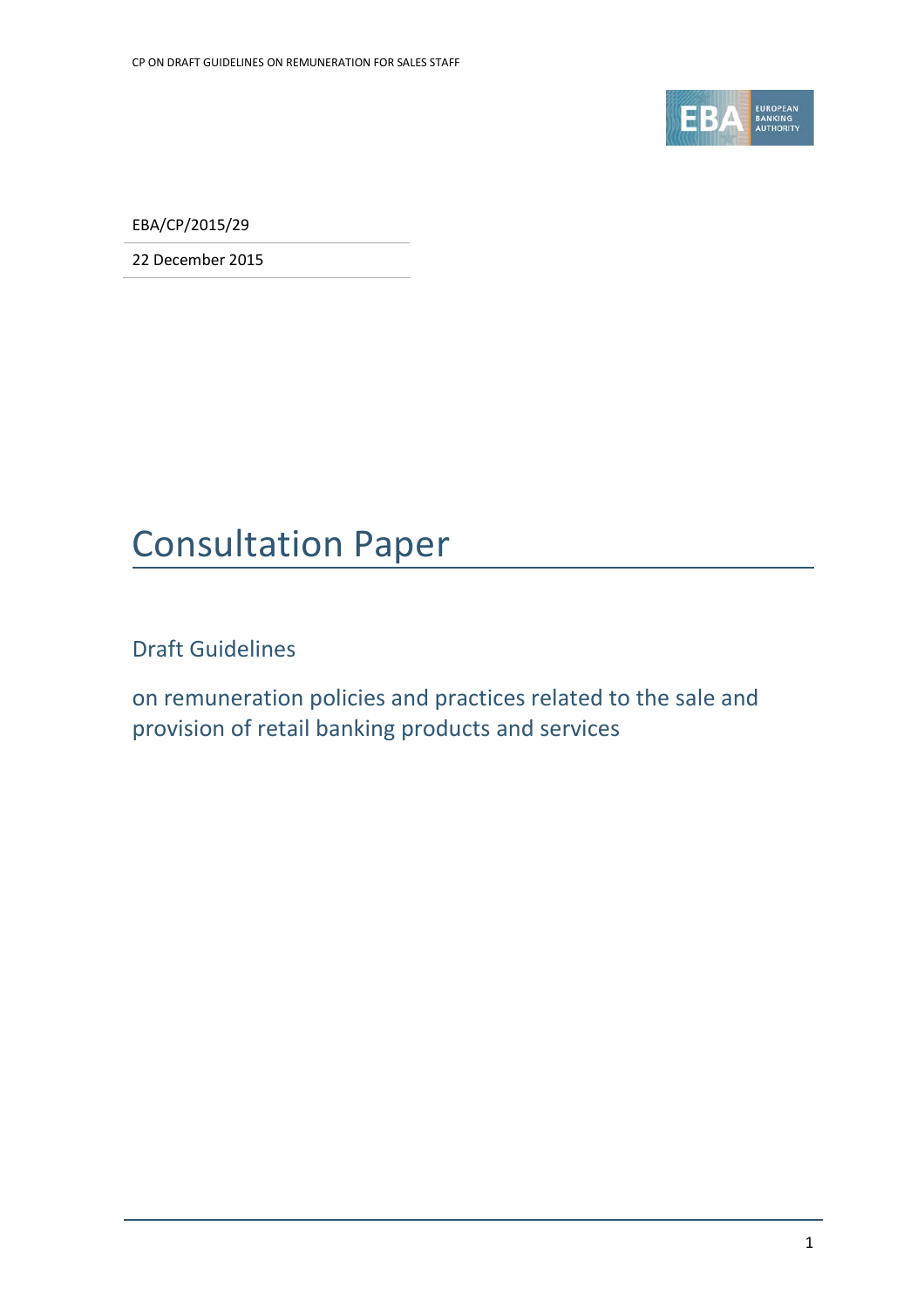

## **Contents**

| 1. Responding to this consultation | 3  |
|------------------------------------|----|
| 2. Executive Summary               | 4  |
| 3. Background and rationale        | 5  |
| <b>4. Draft Guidelines</b>         | 10 |
| 5. Consultation questions          | 21 |
| 6. Accompanying documents          | 22 |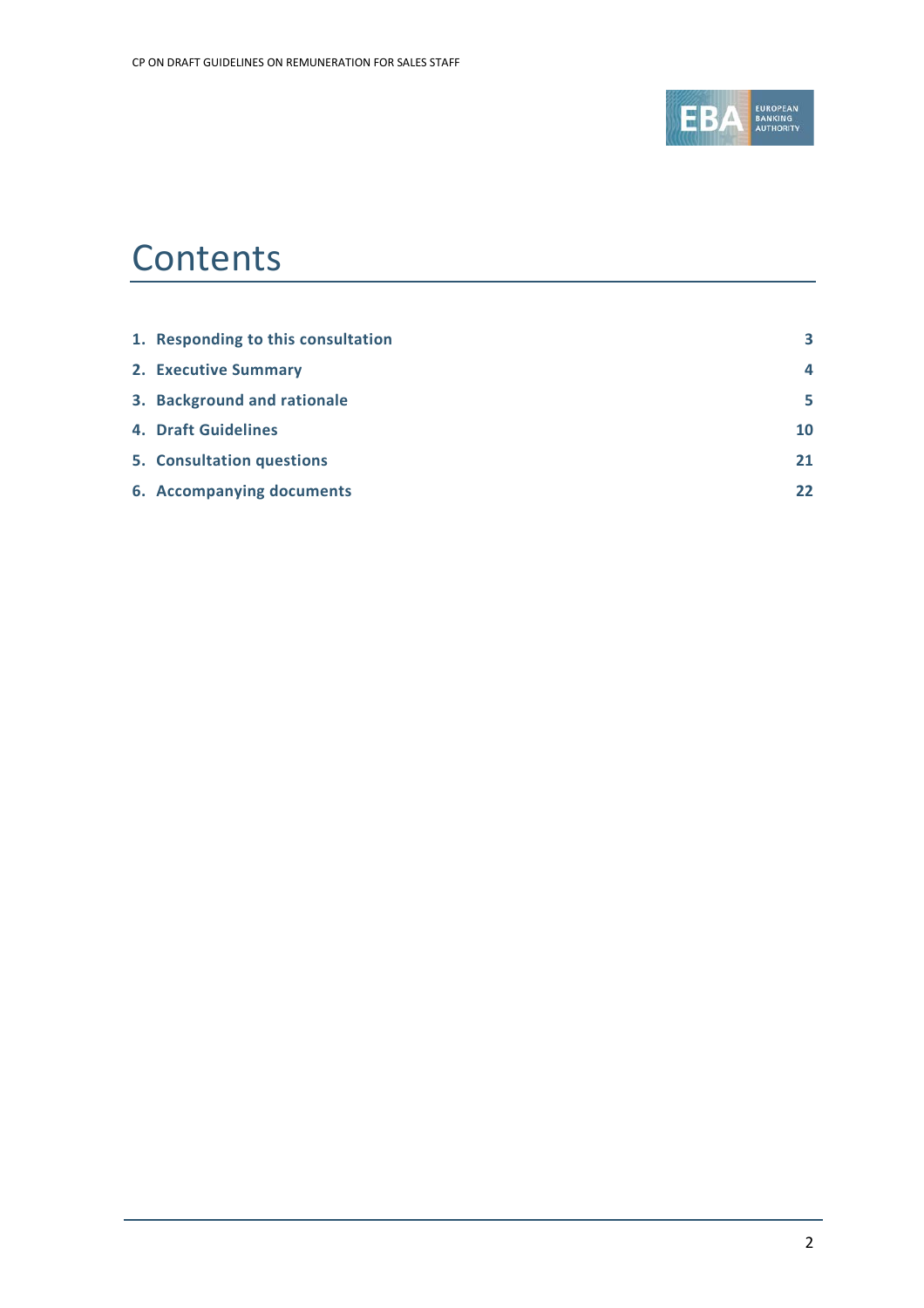

## <span id="page-2-0"></span>1. Responding to this consultation

The EBA invites comments on all proposals put forward in this paper and in particular on the specific questions summarised in Section 5.

Comments are most helpful if they:

- **Falle 1** respond to the question stated;
- **Example 3** indicate the specific point to which a comment relates;
- **Example 3** contain a clear rationale;
- provide evidence to support the views expressed/ rationale proposed; and
- **Example 3** describe any alternative regulatory choices the EBA should consider.

#### **Submission of responses**

To submit your comments, click on the 'send your comments' button on the consultation page by 22.03.2016. Please note that comments submitted after this deadline, or submitted via other means may not be processed.

#### **Publication of responses**

Please clearly indicate in the consultation form if you wish your comments to be disclosed or to be treated as confidential. A confidential response may be requested from us in accordance with the EBA's rules on public access to documents. We may consult you if we receive such a request. Any decision we make not to disclose the response is reviewable by the EBA's Board of Appeal and the European Ombudsman.

#### **Data protection**

The protection of individuals with regard to the processing of personal data by the EBA is based on Regulation (EC) N° 45/2001 of the European Parliament and of the Council of 18 December 2000 as implemented by the EBA in its implementing rules adopted by its Management Board. Further information on data protection can be found under the [Legal notice section](http://eba.europa.eu/legal-notice) of the EBA website.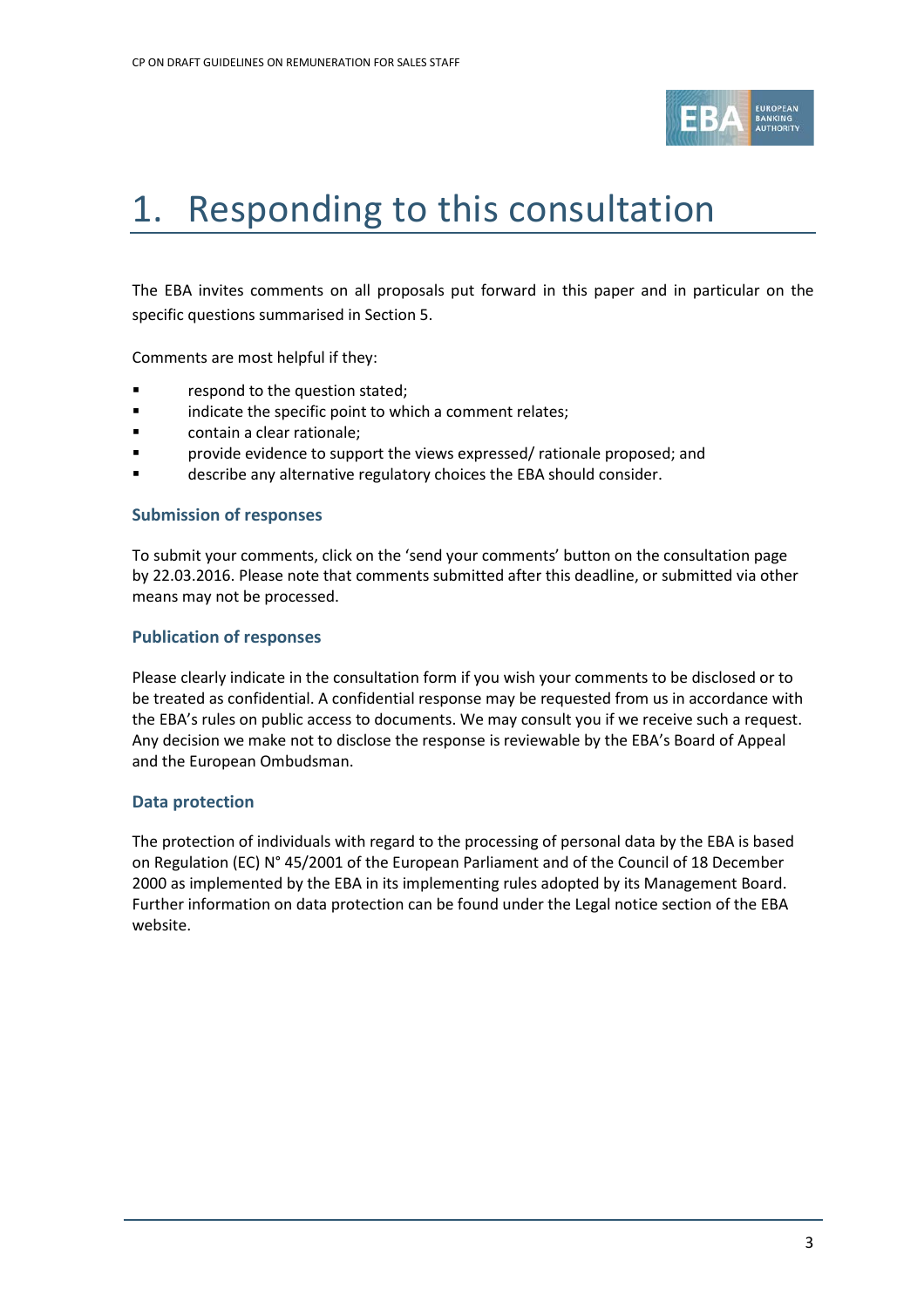

## <span id="page-3-0"></span>2. Executive Summary

The remuneration of staff in general, and of persons directly offering or providing products or services to consumers in particular, is an important means by which financial institutions attract, motivate and retain employees with the skills needed for the institution's success.

However, developments in recent years have shown significant cases of misconduct and misselling by staff in financial institutions, with poor remuneration policies and practices having been identified as a key underlying driver. The impact of mis-selling has been considerable, in that it has caused detriment to consumers as a result of inappropriate, unsuitable or excessively priced products; has resulted in unfair pressure exerted on sales staff; has impacted negatively on financial institutions as a result of fines, penalties, settlements, redress, compensation payouts, and litigation; has undermined confidence in financial institutions and markets, and has created economic costs to society through the misallocation of resources.

In order to address this issue, the EBA is issuing a Consultation Paper with draft Guidelines on remuneration policies and practices related to the sale and provision of retail banking products and services. The draft Guidelines apply to remuneration paid to staff employed by credit institutions, creditors, credit intermediaries, payment institutions and electronic money institutions, when selling mortgages, personal loans, deposits, payment accounts, payment services, and/or electronic money. They are aimed at providing a framework for financial institutions to implement remuneration policies and practices that will improve links between incentives and the fair treatment of consumers and reduce the risk of mis-selling and resultant conduct costs for firms.

To that end, the draft Guidelines cover the design of remuneration policies and practices, which includes taking into account the rights and interests of consumers; preventing of conflicts of interests; and using quantitative and qualitative criteria for determining the level of variable remuneration. Furthermore, the Guidelines require that remuneration policies and practices are documented, retained for at least five years, made available to competent authorities upon request, and are easily accessible to staff. The Guidelines also provide that the management body retains ultimate responsibility and should seek independent advice in relation to the fulfilment of these Guidelines.

### Next steps

The consultation period will run from 22 December 2015 to 22 March 2016. The final Guidelines will be published after consultation.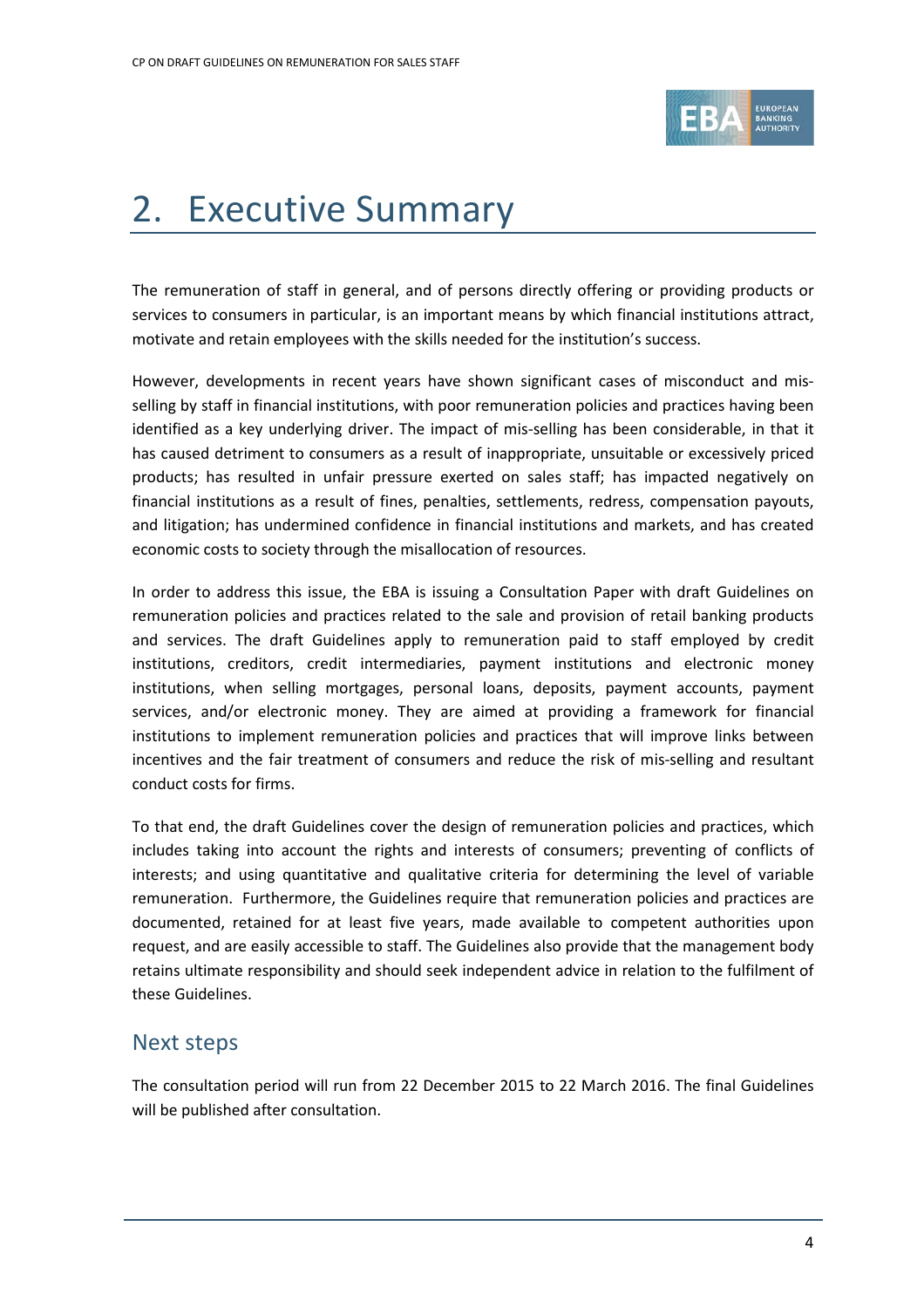

## <span id="page-4-0"></span>3. Background and rationale

### 3.1 Background

- 1. The remuneration of staff in general, and of persons directly offering or providing products or services to consumers in particular, is an important means by which financial institutions attract, motivate and retain employees with the skills needed for the institution's success.
- 2. However, developments in recent years, both at a European and international level, have shown significant cases of misconduct and mis-selling by staff in financial institutions, with poor remuneration policies and practices having been identified as a key underlying driver. The impact of remuneration-driven mis-selling has been considerable, in that it has:
	- a. caused detriment to consumers as a result of inappropriate, unsuitable or excessively priced products;
	- b. resulted in unfair pressure exerted on sales staff, who are incentivized to mis-sell, including through the threat of disciplinary actions, demotion, participation in performance improvement programs or overreliance on bonuses as their primary form of income<sup>[1](#page-4-1)</sup>.
	- c. impacted negatively on financial institutions as a result of fines and penalties imposed through regulatory proceedings; settlements with regulators; sums paid to third parties as required by regulators, such as redress and compensation; loss of income resulting from conduct failure; or sums paid in relation to litigation proceedings;
	- d. undermined confidence in financial institutions and markets through contagion effects spilling over to neighbouring firms;<sup>[2](#page-4-2)</sup>
	- e. threatened the integrity of the financial system as a result of penalties imposed on banks following litigation proceedings, deficiencies in capital coverage or provisioning for costs of misconduct and business restrictions either imposed by authorities or voluntarily implemented in order to prevent fines and adverse impacts on reputation<sup>[3](#page-4-3)</sup>; and
	- f. has created costs to society overall through the misallocation of resources.

 $\overline{a}$ 

 $1$  Consumers International (2014), Risky business: The case for reform of sales incentives schemes in banks

<span id="page-4-2"></span><span id="page-4-1"></span> $2$  EBA/ESMA/EIOPA (2015), Joint Committee Report on Risks and Vulnerabilities in the EU Financial System, March 2015

<span id="page-4-3"></span> $3$  ESRB (2015), Report on Misconduct Risk in the Banking Sector, June 2015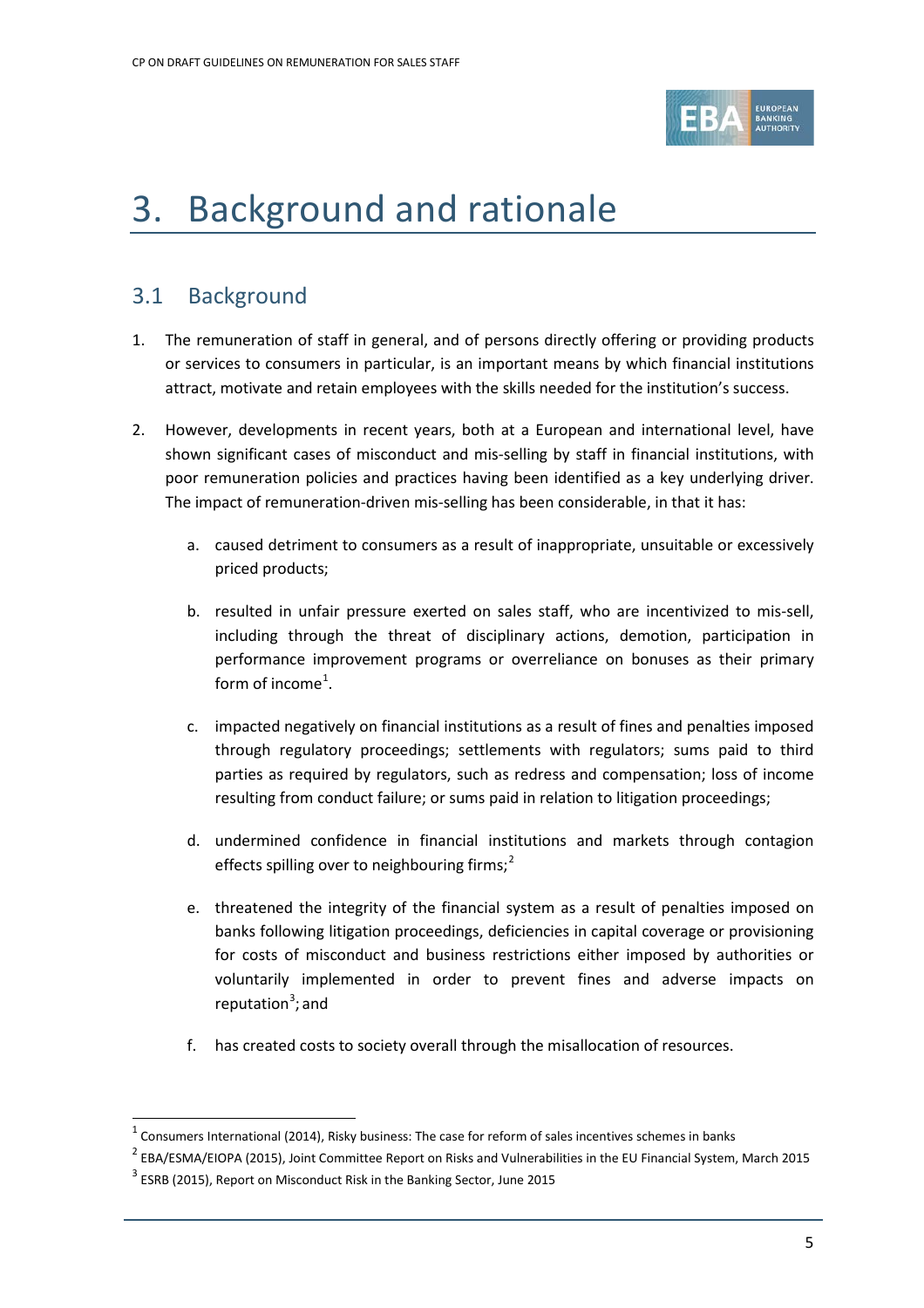

3. Recent research suggests that between 2004 and September 2015, 10 major global banks alone incurred cumulative conduct-related costs of around USD 210 billion **[4](#page-5-0)** , equivalent to 2,8% of their revenues. More than 40 % of the total costs were related to banks' conduct with non-US consumers. The potential risks to the financial system of widespread misconduct of financial institutions have also been identified and analysed in various reports by European authorities**[5](#page-5-1)** . These reports identify a widening number and magnitude of incidents of mis-selling of financial products, and of remuneration policies and practices as one of the underlying drivers. Some national authorities also carried out in-depth analysis in their own jurisdictions and arrived at similar conclusions.**[6](#page-5-2)**

### 3.2 Rationale

 $\overline{a}$ 

- 4. For the European Banking Authority (EBA), the topic of remuneration is not new: following work in 2014, the EBA published on 21 December 2015 the Guidelines on Sound Remuneration Policies<sup>[7](#page-5-3)</sup>, which are aimed at ensuring that remuneration policies regarding staff of credit institutions are based on sound governance processes, take into account the risk strategy and profile of the credit institutions and align incentives to the interests of all the stakeholders. The Guidelines on Sound Remuneration Policies have a prudential focus and use the mandates conferred on the EBA by CRD IV as a legal basis.
- 5. In order also to align remuneration incentives with the interest of consumers, the Guidelines on Sound Remuneration Policies had already flagged that the EBA is working on separate supplementary requirements to address remuneration as a driver of mis-selling and consumer detriment (see page 114 of the Guidelines).
- 6. To that end, the EBA is issuing the present Consultation Paper, with draft Guidelines on remuneration policies and practices related to the sale and provision of retail banking products and services. The products covered by the Draft Guidelines consist of all products that fall into the EBA' scope of action, i.e. mortgages, personal loans, deposits, payment accounts, payment services, and electronic money. These requirements apply without prejudice to the requirements established in the Guidelines on Sound Remuneration Policies referred to above.

releases/Pages/CentralBankinspectionhighlightsinsufficientquality controls for incentives paidtosales staff.aspx<br><sup>7</sup> [https://www.eba.europa.eu/documents/10180/1314839/EBA-GL-2015-](https://www.eba.europa.eu/documents/10180/1314839/EBA-GL-2015-22+Guidelines+on+Sound+Remuneration+Policies.pdf)

<span id="page-5-0"></span><sup>4</sup> See CCP Research Foundation (2014), Conduct Costs Project; http://conductcosts.ccpresearchfoundation.com/; also: Autonomous (2014), Global Banks - Litigation Costs Update. Figure includes conduct costs incurred for reasons other than mis-selling.

<span id="page-5-1"></span><sup>&</sup>lt;sup>5</sup> EBA (2014), Consumer Trends Report 2014; EBA (2014) Risk Assessment of the European Banking System, EBA / ESMA / EIOPA (2014), Joint Committee Report on Risks and Vulnerabilities in the EU Financial System

<span id="page-5-2"></span><sup>6</sup> See Bank of England (2014), *Financial Stability Report - June*, Financial Conduct Authority (2014), *Risk Outlook 2014*; UK FSA a[t http://www.fsa.gov.uk/library/communication/speeches/2012/0905-mw.shtml;](http://www.fsa.gov.uk/library/communication/speeches/2012/0905-mw.shtml) and Central Bank of Ireland (2014) a[t http://www.centralbank.ie/press-area/press-](http://www.centralbank.ie/press-area/press-releases/Pages/CentralBankinspectionhighlightsinsufficientqualitycontrolsforincentivespaidtosalesstaff.aspx)

<span id="page-5-3"></span>[<sup>22+</sup>Guidelines+on+Sound+Remuneration+Policies.pdf](https://www.eba.europa.eu/documents/10180/1314839/EBA-GL-2015-22+Guidelines+on+Sound+Remuneration+Policies.pdf)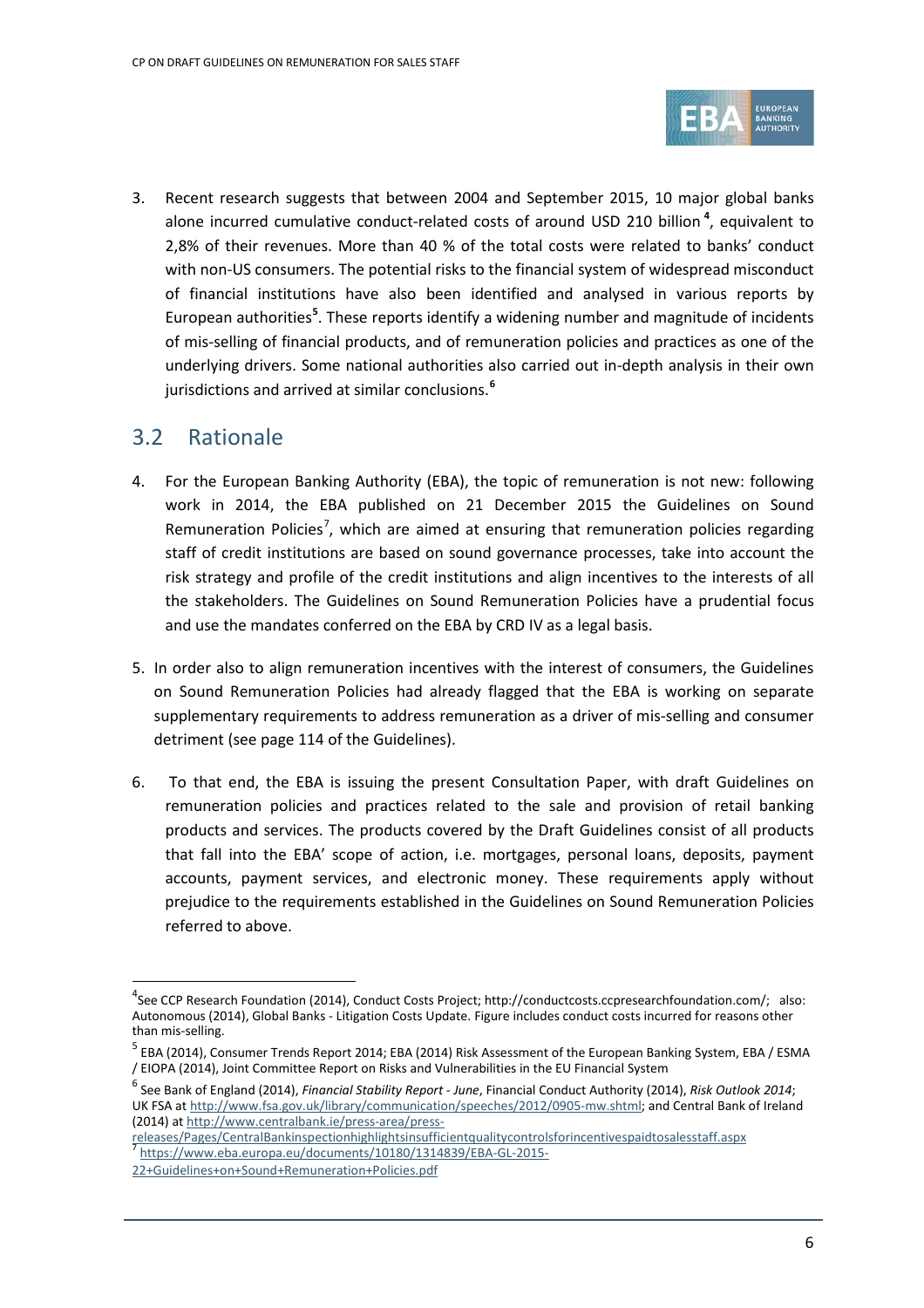

- 7. The present Draft Guidelines provide details on how financial institutions should give effect to specific provisions laid down in applicable EU Directives, such as (i) the mandate conferred on the EBA in Article 74(3) of CRD IV to develop guidelines on remuneration policies and practices, including governance arrangements (as mentioned above), (ii) Article 7(2) of MCD, which requires Member States to ensure that the manner in which creditors remunerate their staff and credit intermediaries and the manner in which credit intermediaries remunerate their staff and appointed representatives put in place incentives for them to act honestly, fairly, transparently and professionally, taking account of the rights and interests of consumers, and (iii) Article 10(4) of PSD and Article 3(1) of EMD that require financial institutions to have in place robust governance arrangements which could be interpreted as requiring sound remuneration practices.
- 8. These Draft Guidelines are designed to cover the remuneration policies and practices for staff (as natural persons) of credit institutions, creditors, credit intermediaries, payment institutions and electronic money institutions who are directly engaged with consumers, as well as those who manage such staff, both thereafter referred as "relevant persons".
- 9. For the avoidance of doubt, with regards to the remuneration of credit intermediaries, these Draft Guidelines do not cover remuneration (also referred as "commissions") paid by financial institutions to credit intermediaries. However, these draft guidelines are without prejudice to the remuneration rules laid down under the MCD and in particular under Article 7 (2) MCD which requires that where creditors remunerate credit intermediaries, they must take into account of the rights and interests of consumers. The EBA is therefore of the opinion that where institutions rely on credit intermediaries for the provision of retail banking products and services, they should not use credit intermediaries as a way to circumvent these draft guidelines. Furthermore, the EBA may, in the future, review these draft Guidelines and extend them to cover commissions paid to credit intermediaries.
- 10. Moreover, these Draft Guidelines are without prejudice to any decision made by Member States to ban commissions paid by the creditor to the credit intermediary, as provided in Article 7(4) MCD.
- 11. The requirements are intended to provide a framework for financial institutions to implement remuneration policies and practices that will improve links between incentives and the fair treatment of consumers and reduce the risk of mis-selling and resultant conduct costs for firms.
- 12. Remuneration under these draft guidelines encompasses all forms of remuneration, both fixed and variable and including non-monetary forms of reward which may be assigned to the relevant persons of financial institutions. A broad definition of 'remuneration' is used in the process, as incentives may arise not only from direct monetary payments, such as bonuses, but also through other means, such as allowances, generous health insurance, contributions to pension schemes, or career progression. This is to prevent institutions from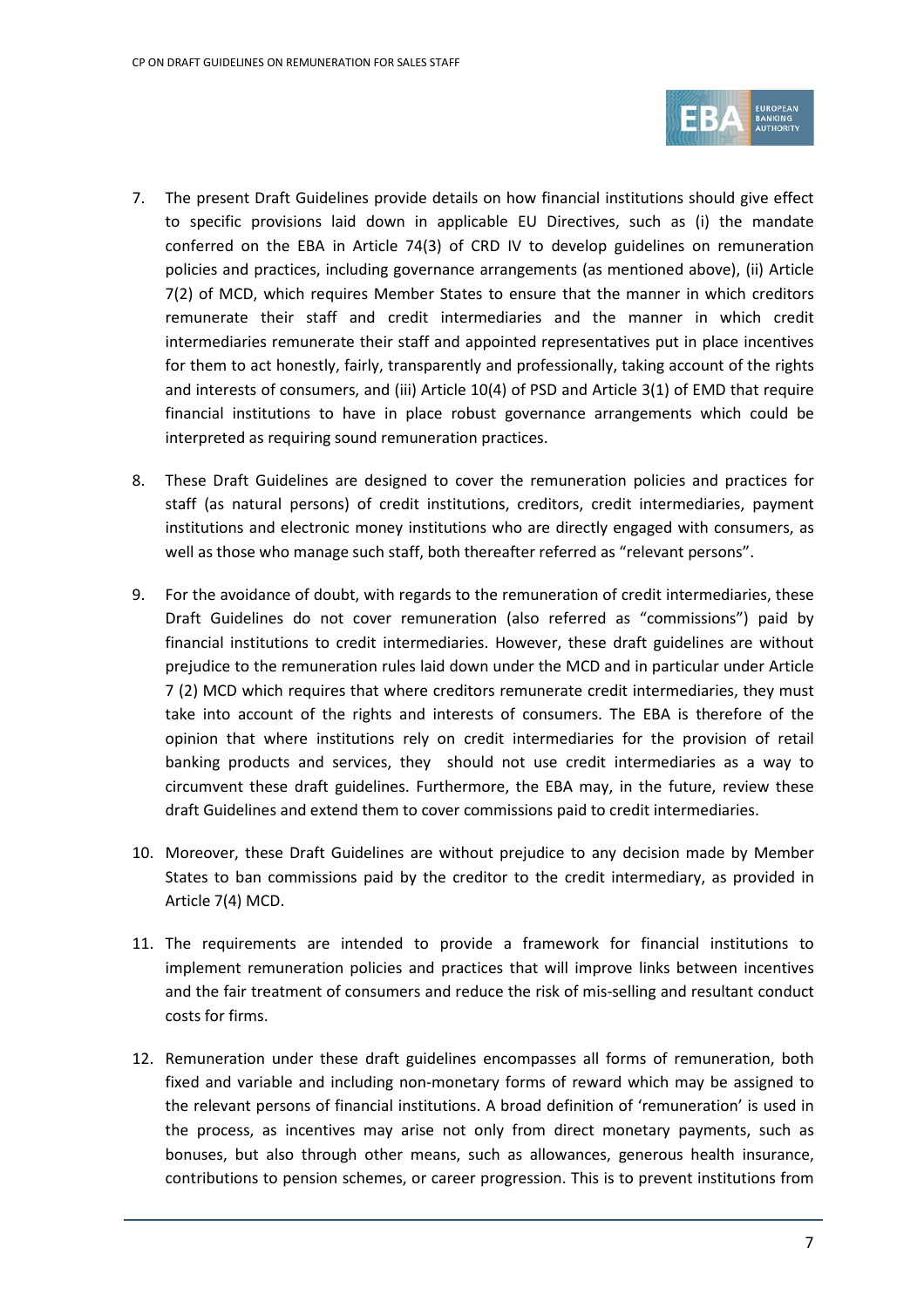

shifting the pressure on relevant persons away from pure monetary remuneration incentives and making use instead of performance management as a vehicle to promote sales targets or other behaviours that prioritise the interests of the financial institution to the detriment of consumers.

- 13. The draft guidelines also provide that remuneration should not be solely linked to a quantitative target or promote one specific product or category of products over others to the potential benefit of the financial institution but detriment to the consumer. They also require financial institutions to document their remuneration policies and practices, and require that relevant persons are clearly informed how these policies and practices apply to them before they are allowed to offer or provide services to consumers.
- 14. The draft guidelines have been developed against the background of numerous undesirable remuneration policies and practices that the EBA has observed and that it wishes to prevent in the future. These include, but are not limited to:
	- The strategic goals of a financial institution focus solely on the total volume of banking products offered or provided to consumers. The remuneration policy is in line with these strategic goals, is based mainly on the total volumes of banking products offered or provided to consumers and does not take into account consumers' rights and interests.
	- Relevant persons receive a remuneration linked to one or several specific banking products offered or provided to consumers. As a result, they offer or provide those products irrespective of the consumers' rights and interests.
	- Increased incentives as the number of sales increases in a particular time period (a so called 'accelerator feature'), so that relevant persons are highly incentivized to offer or provide banking products irrespective of the consumers' rights and interests.
	- A financial institution organises competitions where members of staff of relevant persons are incentivised to outperform their peers or to meet challenging thresholds in a short timeframe, in order for them to receive financial or non-financial remuneration.
	- Managers adjust non-monetary forms of reward of relevant persons solely according to the volume of banking products offered or provided to consumers, for instance when dealing with promotions, training opportunities and annual leave requests.
- 15. On the contrary, these guidelines aim at developing good remuneration policies and practices that, if applied, might enhance consumers' protection and might, as such, also contribute to the effectiveness of the financial system more generally. These include, but are not limited to: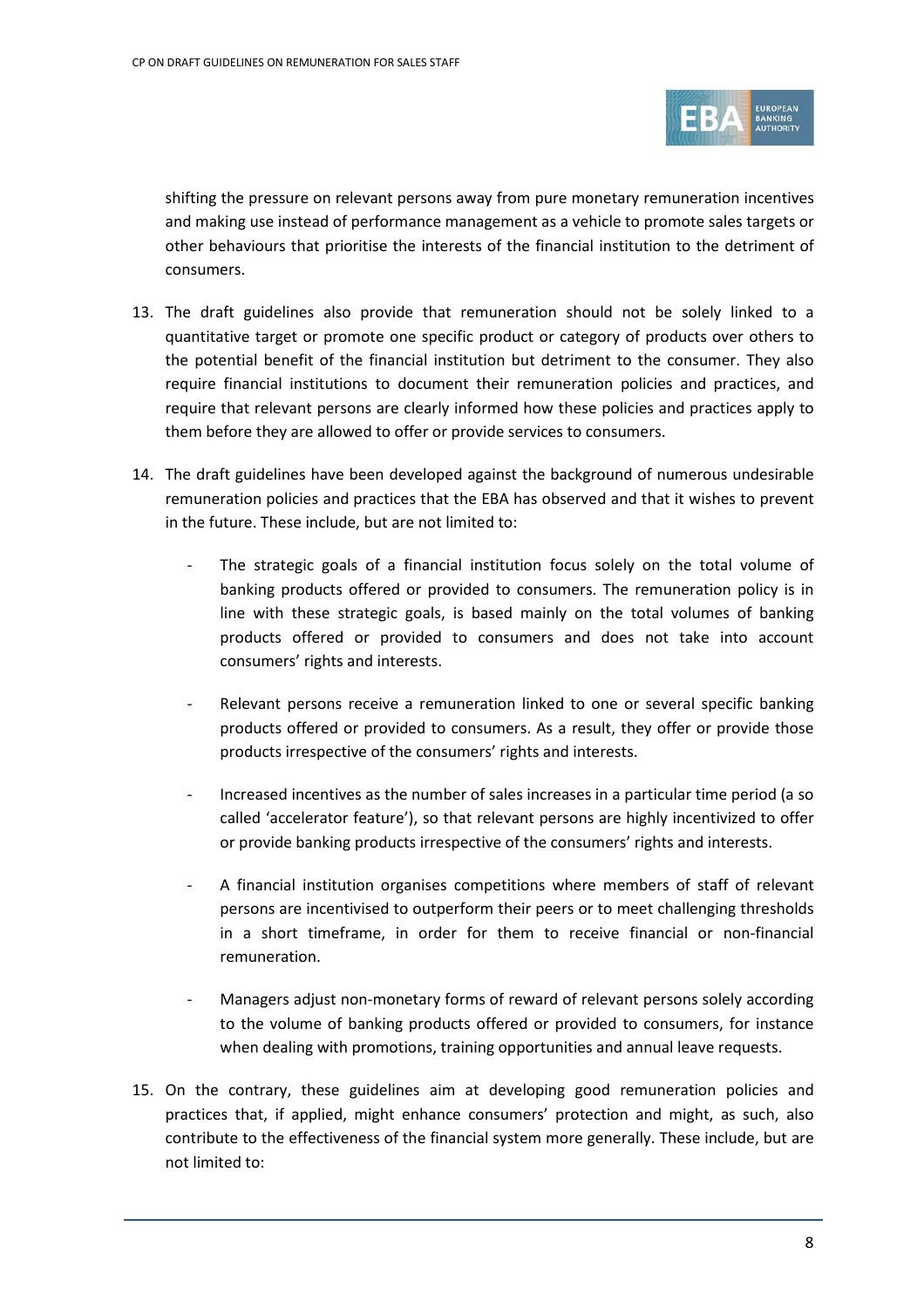

- The variable part of the remuneration is calculated and awarded on a linear basis, rather than being dependent on meeting a predefined 'all or nothing' target.
- The financial institution pays out the variable remuneration in several tranches over an appropriate time period, in order to adjust for, and take into account, the long term outcomes for the consumers.
- Factors used in the calculation of variable remuneration of relevant persons are common across products offered or provided to consumers and include qualitative criteria, such as the outcomes for consumers (e.g. based on the number and content of the complaints received) or on consumer retention targets.
- The remuneration policy does not place more weight on the offering or provision of some banking products over others.
- A financial institution uses a wide range of information on quality and patterns of the provision of banking products to consumers to identify areas of increased risk of misselling. The institution ensures that the results of such analyses are documented and reported to senior management, together with eventual proposals for corrective action.
- A financial institution contacts a sample of consumers through staff independent from relevant persons, after they have been offered or provided a banking product, so as to test whether the institution's remuneration policies and practices are supporting relevant persons in acting honestly, fairly and professionally, and in accordance with consumers' rights and interests.
- Top earners among relevant persons are recognised as having a high mis-selling risk profile and, as a result, additional scrutiny is given to them. The outputs of this scrutiny have an impact on the design and review of the remuneration policies and practices.
- 16. The National Competent Authorities will apply these Draft Guidelines in a proportionate manner as a general principle of Union law. However all financial institutions should comply with these Draft Guidelines and should ensure at all time the alignment of their remuneration incentives with fair treatment of consumers. Where these Draft Guidelines indicate an outcome, the outcome may be achieved by the financial institution through different means. The appropriateness of the means used by the financial institution will be assessed by competent authorities, according to the business model, scale and complexity of the financial institution.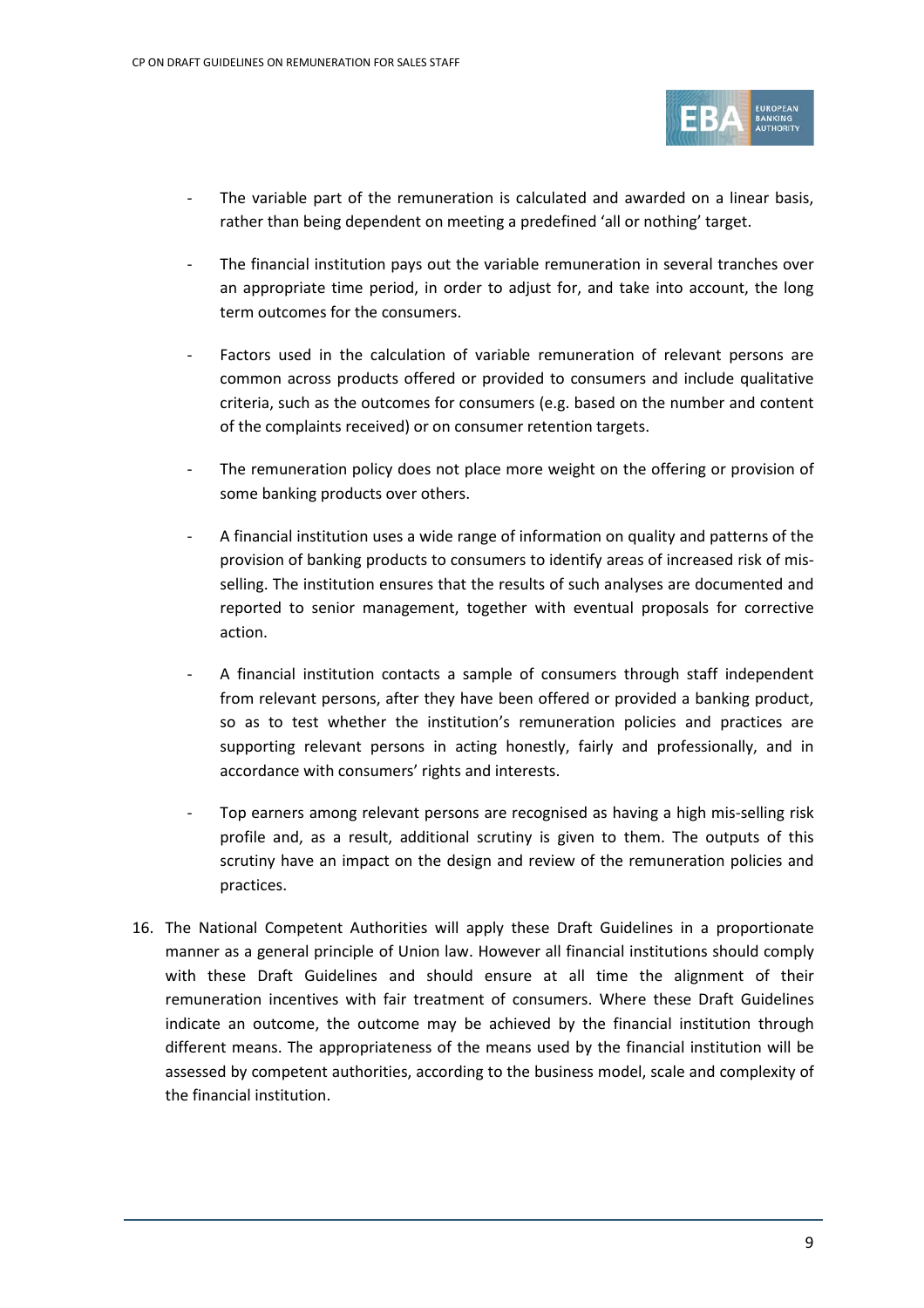

# <span id="page-9-0"></span>4. Draft Guidelines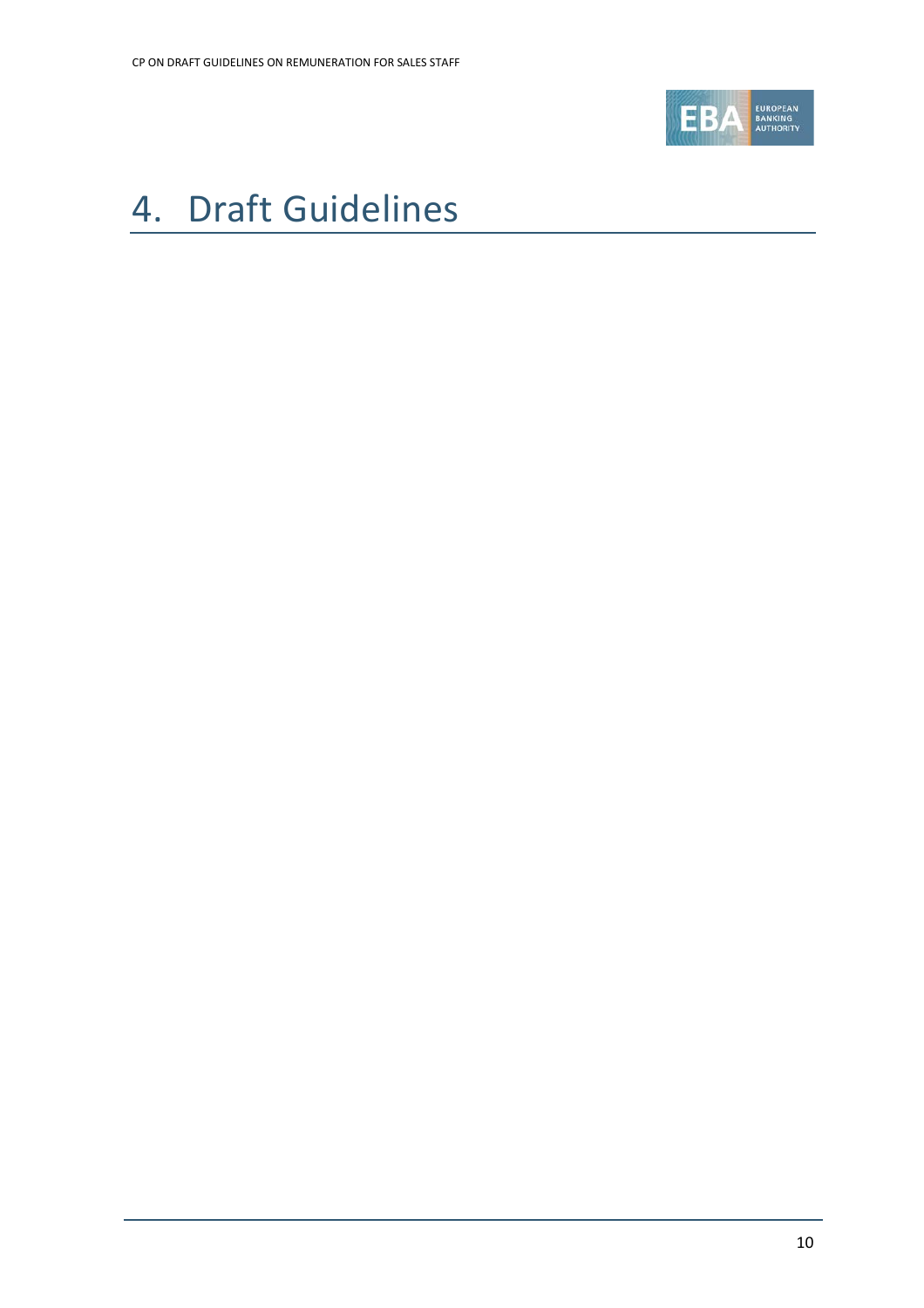

EBA/GL /20XX/XX

DD Month YYYY

## Guidelines

# on remuneration policies and practices related to the sale and provision of retail banking products and services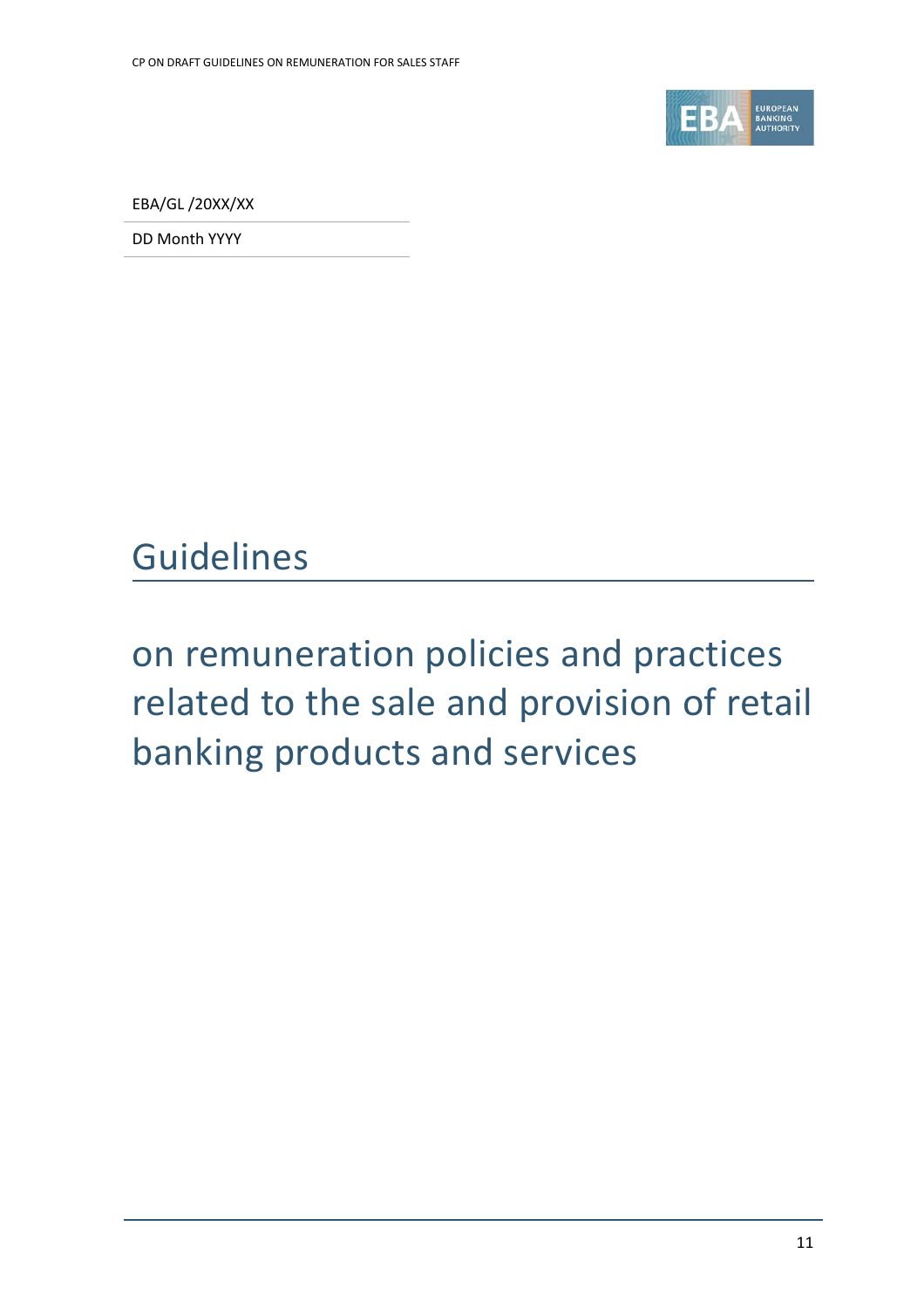

# 1. Compliance and reporting obligations

### Status of these guidelines

- 1. This document contains guidelines issued pursuant to Article 16 of Regulation (EU) No 1093/2010 $^8$  $^8$ . In accordance with Article 16(3) of Regulation (EU) No 1093/2010, competent authorities and financial institutions must make every effort to comply with the guidelines.
- 2. Guidelines set the EBA view of appropriate supervisory practices within the European System of Financial Supervision or of how Union law should be applied in a particular area. Competent authorities as defined in Article 4(2) of Regulation (EU) No 1093/2010 to whom guidelines apply should comply by incorporating them into their practices as appropriate (e.g. by amending their legal framework or their supervisory processes), including where guidelines are directed primarily at institutions.

### Reporting requirements

- 3. According to Article 16(3) of Regulation (EU) No 1093/2010, competent authorities must notify the EBA as to whether they comply or intend to comply with these guidelines, or otherwise with reasons for non-compliance, by [dd.mm.yyyy]. In the absence of any notification by this deadline, competent authorities will be considered by the EBA to be noncompliant. Notifications should be sent by submitting the form available on the EBA website to compliance@eba.europa.eu with the reference 'EBA/GL/xxxx/xx'. Notifications should be submitted by persons with appropriate authority to report compliance on behalf of their competent authorities. Any change in the status of compliance must also be reported to EBA.
- 4. Notifications will be published on the EBA website, in line with Article 16(3).

<span id="page-11-0"></span><sup>8</sup> Regulation (EU) No 1093/2010 of the European Parliament and of the Council of 24 November 2010 establishing a European Supervisory Authority (European Banking Authority), amending Decision No 716/2009/EC and repealing Commission Decision 2009/78/EC, (OJ L 331, 15.12.2010, p.12).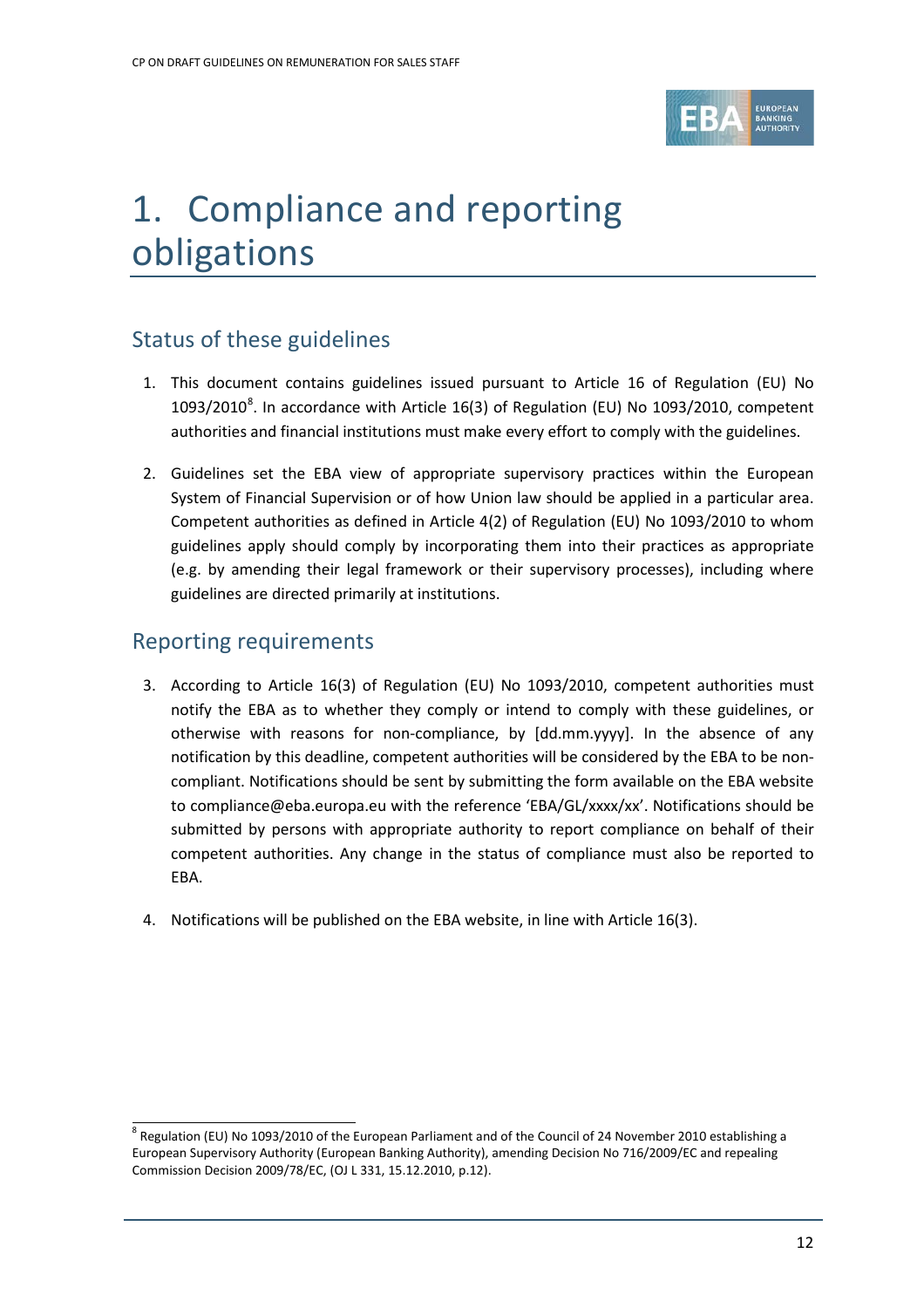

# 2. Subject matter, scope and definitions

### Subject matter and scope of application

- 5. These guidelines specify requirements for the design and implementation of remuneration policies and practices, in relation to the offering or provision of banking products and services to consumers by institutions as defined in paragraph [13]. These guidelines do not cover remuneration paid by financial institutions to credit intermediaries (often also referred to as "commissions"). However, these guidelines are without prejudice to the remuneration rules laid down under the MCD and in particular under Article 7 (2), MCD which requires that, where creditors remunerate credit intermediaries, they must take into account the rights and interests of consumers.
- 6. Relevant banking products and services are those which fall within the scope of the legislative acts under which institutions are authorized or admitted to carry out their activities as defined in paragraph [13].
- 7. Competent authorities may wish to consider applying these guidelines also to entities other than institutions as defined in paragraph [13], in particular to:
	- a. intermediaries other than credit intermediaries as defined in Article 4(5) of Directive 2014/17/EU;
	- b. 'appointed representatives' as defined in Article 4(8) of Directive 2014/17/EU.
- 8. Competent authorities may wish to consider applying these guidelines in relation to persons other than consumers as defined in paragraph [13], such as micro-enterprises and small and medium-sized enterprises (SMEs).
- 9. Finally, competent authorities may wish to consider extending the remuneration principles set out in these guidelines also to remuneration (also referred as "commissions") paid by financial institutions to credit intermediaries.
- 10. Where these guidelines indicate an outcome, the outcome may be achieved through different means.

### Addressees

Addressees of these Guidelines

11. The guidelines are addressed to :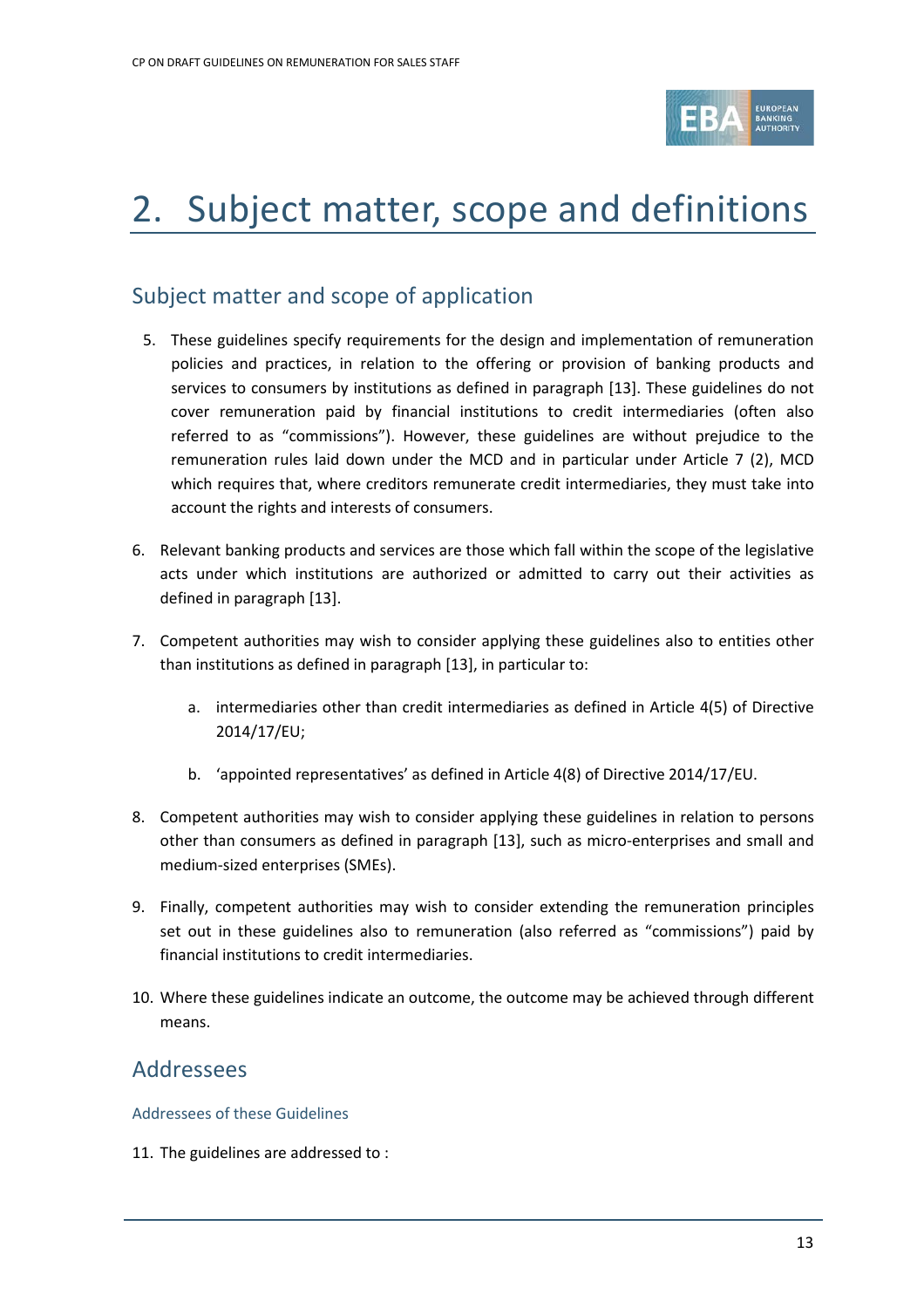

- a. competent authorities as defined in Article 4(2)(i) of Regulation (EU) No 1093/2010 (EBA authority). With respect to creditors and credit intermediaries referred to in the definition of 'Institutions' in paragraph 13 which are not credit institutions, payment institutions or electronic money institutions as referred to in that definition, the guidelines apply to the extent that those authorities have been designated as competent for ensuring the application and enforcement of the provisions of Directive 2014/17/EU to which these guidelines relate; and
- b. financial institutions as defined in Article 4(1) of Regulation (EU) No 1093/2010.

#### Addressees of information requirements

- 12. Irrespective of whether an EBA authority is addressed under paragraph 11, where a Member State has designated more than one authority in accordance with Article 5 of Directive 2014/17/EU and one of them is not an EBA authority, the EBA authority designated under that Article should, without prejudice to national arrangements adopted under Article 5 (3) of Directive 2014/17/EU:
	- a) inform without delay the other designated authority of these guidelines and their date of application;
	- b) ask that authority in writing to consider applying these guidelines;
	- c) ask that authority in writing to inform either the EBA or the EBA authority within two months of the notification under subparagraph (a) whether it applies or intends to apply these guidelines; and
	- d) where applicable, forward without delay to the EBA the information received under subparagraph (c).

### Definitions

13. Unless otherwise specified, the definitions provided in the legislative acts referred to in this paragraph have the same meaning in these guidelines. In addition, for the purposes of these guidelines, the following definitions apply:

| Consumer            | A natural person, who is acting for purposes which are outside his<br>trade, business or profession.                                                                                                                                  |
|---------------------|---------------------------------------------------------------------------------------------------------------------------------------------------------------------------------------------------------------------------------------|
| <b>Institutions</b> | 'Credit institutions' as defined in Article 4(1) of Regulation (EU)<br>a)<br>No 575/2013 of the European Parliament and of the Council of<br>26 June 2013 on prudential requirements for credit institutions<br>and investment firms; |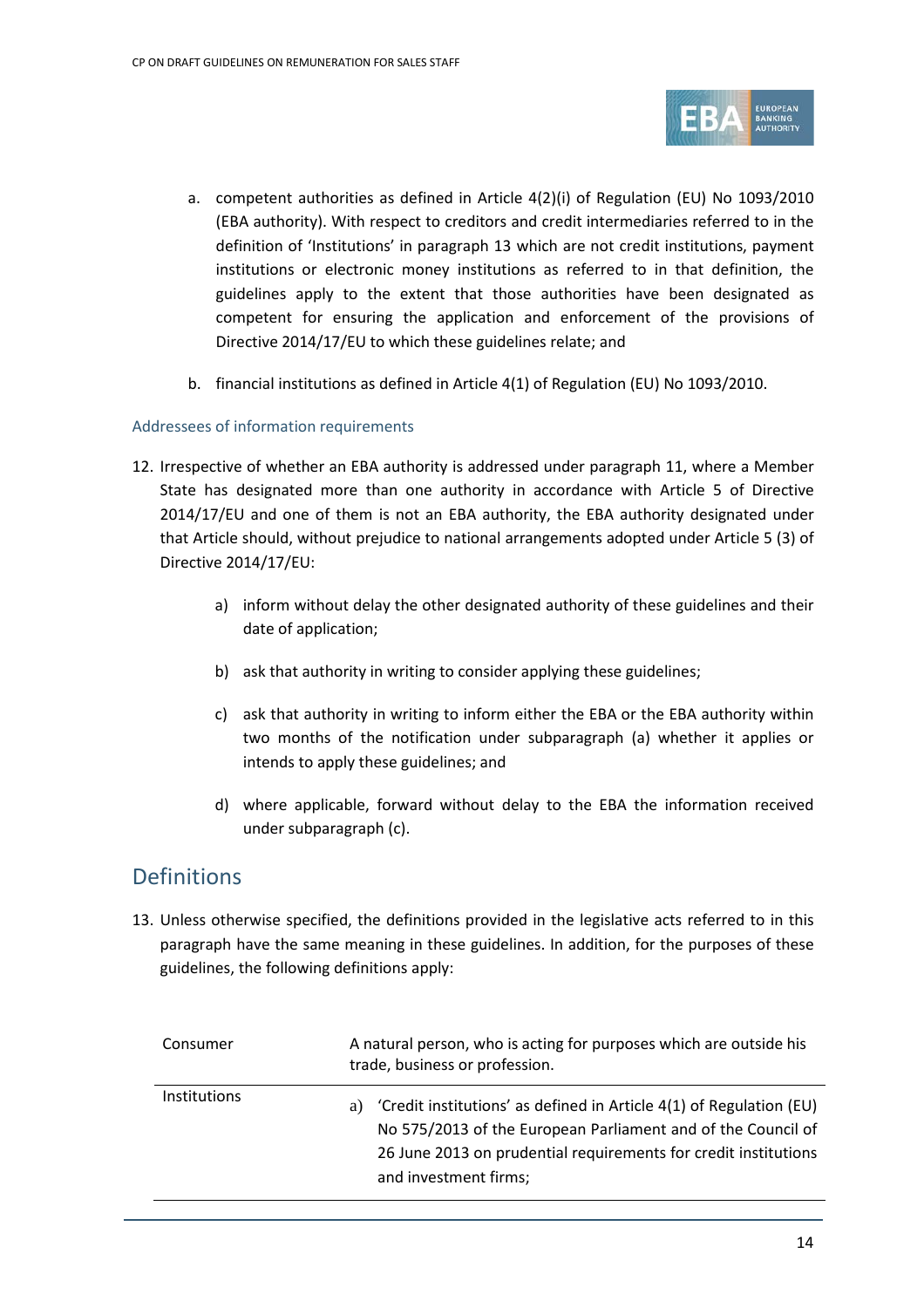

|                                  |                       | b) 'Creditors' as defined in Article 4(2) of Directive 2014/17/EU of<br>the European Parliament and of the Council of 4 February 2014<br>on credit agreements for consumers relating to residential<br>immovable property;                                                                                                           |  |  |
|----------------------------------|-----------------------|--------------------------------------------------------------------------------------------------------------------------------------------------------------------------------------------------------------------------------------------------------------------------------------------------------------------------------------|--|--|
|                                  |                       | c) 'Credit intermediaries' as defined in Article 4(5) of Directive<br>2014/17/EU;                                                                                                                                                                                                                                                    |  |  |
|                                  | d)                    | 'Payment institutions' as defined in Article 4(4) of Directive<br>2007/64/EC of the European Parliament and of the Council of<br>13 November 2007 on payment services in the internal market;                                                                                                                                        |  |  |
|                                  |                       | e) 'Electronic money institutions' as defined in Article 1(1) of<br>Directive 2009/110/EC of the European Parliament and of the<br>Council of 16 September 2009 on the taking up, pursuit and<br>prudential supervision of the business of electronic money<br>institutions.                                                         |  |  |
| Banking products and<br>services | a)                    | 'credit agreements' as defined in Article 4(3) of Directive                                                                                                                                                                                                                                                                          |  |  |
|                                  | 2014/17/EU;           |                                                                                                                                                                                                                                                                                                                                      |  |  |
|                                  | b)                    | 'deposits' as defined in Article 2(3) of Directive                                                                                                                                                                                                                                                                                   |  |  |
|                                  |                       | 2014/49/EU of 16 April 2014 on deposit guarantee schemes <sup>9</sup> ;                                                                                                                                                                                                                                                              |  |  |
|                                  | c)                    | 'payment accounts' as defined in Article 4(14) of Directive                                                                                                                                                                                                                                                                          |  |  |
|                                  | 2007/64/EC;           |                                                                                                                                                                                                                                                                                                                                      |  |  |
|                                  | d)                    | 'payment services' as defined in Article 4(3) of Directive<br>2007/64/EC;                                                                                                                                                                                                                                                            |  |  |
|                                  | e)                    | 'payment instruments' as defined in Article 4(23) of                                                                                                                                                                                                                                                                                 |  |  |
|                                  | Directive 2007/64/EC; |                                                                                                                                                                                                                                                                                                                                      |  |  |
|                                  | f                     | other means of payment, as listed in Annex 1(5) Directive                                                                                                                                                                                                                                                                            |  |  |
|                                  | 2013/36/EU;           |                                                                                                                                                                                                                                                                                                                                      |  |  |
|                                  | g)                    | 'electronic money' as defined in Article 2(2) of Directive<br>2009/110/EC; and                                                                                                                                                                                                                                                       |  |  |
|                                  | h)                    | other forms of credit, in addition to that in (a) in line with                                                                                                                                                                                                                                                                       |  |  |
|                                  |                       | Article 1(5)(e) of Regulation (EU) No 1093/2010.                                                                                                                                                                                                                                                                                     |  |  |
| Management body                  |                       | An institution's body or bodies, which are appointed in accordance<br>with national law, which are empowered to set the institution's<br>strategy, objectives and overall direction, and which oversee and<br>monitor management decision-making, and include the persons<br>who effectively direct the business of the institution. |  |  |

<span id="page-14-0"></span> $\frac{9}{9}$  Deposits include all forms of deposits. The Markets for Financial Instruments Directive 2014/65/EU (MiFID2) has extended, in line with its Article 1(4), certain organisational and conduct of business rules to the subset of deposits called structured deposits, as defined in point (43) of Article 4(1) of MiFID2. MiFID 2 remuneration rules, including future delegated acts setting further specifications in relation to Articles 16(3) and Article 24(10) of MiFID2, will apply to structured deposits and therefore these Guidelines will not apply in relation to them after the application date of MIFID2.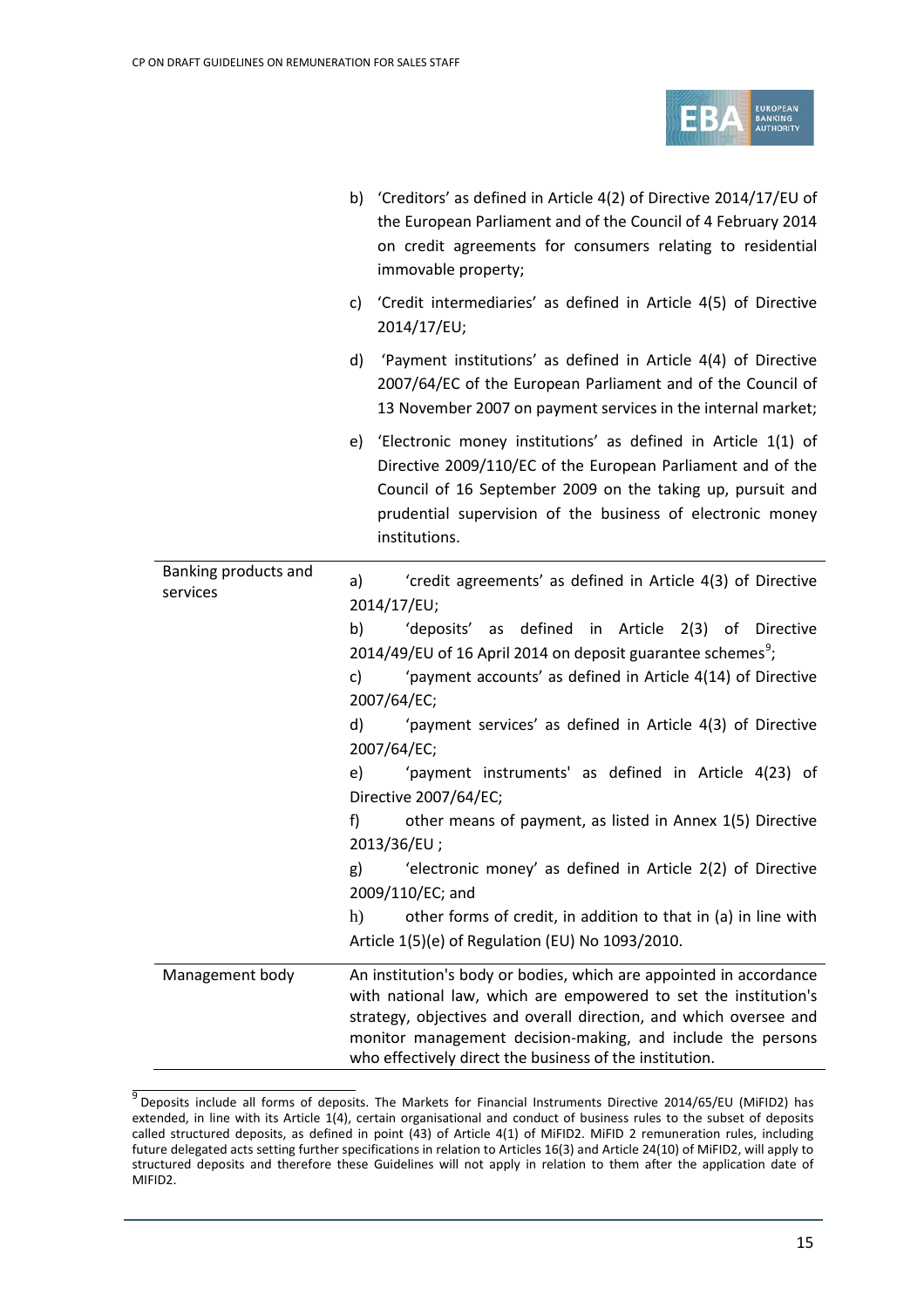

| Relevant persons | Any natural person working for an institution and who is:                                                                                                                                                                                                                                                                                                                                        |  |  |
|------------------|--------------------------------------------------------------------------------------------------------------------------------------------------------------------------------------------------------------------------------------------------------------------------------------------------------------------------------------------------------------------------------------------------|--|--|
|                  | a) directly offering or providing banking products or services to<br>consumers; or                                                                                                                                                                                                                                                                                                               |  |  |
|                  | b) directly or indirectly managing a person referred to in point (a).                                                                                                                                                                                                                                                                                                                            |  |  |
| Remuneration     | All forms of fixed and variable remuneration, including payments<br>made or benefits, monetary or non-monetary, awarded directly by<br>or on behalf of institutions to relevant persons. Non-monetary<br>benefits may include, but are not limited to, career progression,<br>health insurance, discounts or special allowances for car or mobile<br>phone, generous expense accounts, seminars. |  |  |

### **Outsourcing**

14. In the case where the activity of the institution is in whole or in part outsourced to third parties, or carried out by another entity in other ways, institutions should ensure that, in doing so, that they comply with the requirements established in the CEBS Guidelines on outsourcing<sup>[10](#page-15-0)</sup>. This includes, in particular, CEBS Guideline 2, which provides that 'the ultimate responsibility for the proper management of the risks associated with outsourcing or the outsourced activities lies with an outsourcing institution's senior management'.

<span id="page-15-0"></span><sup>10</sup> CEBS, *[Guidelines on outsourcing](https://www.eba.europa.eu/documents/10180/104404/GL02OutsourcingGuidelines.pdf.pdf)*, (2006).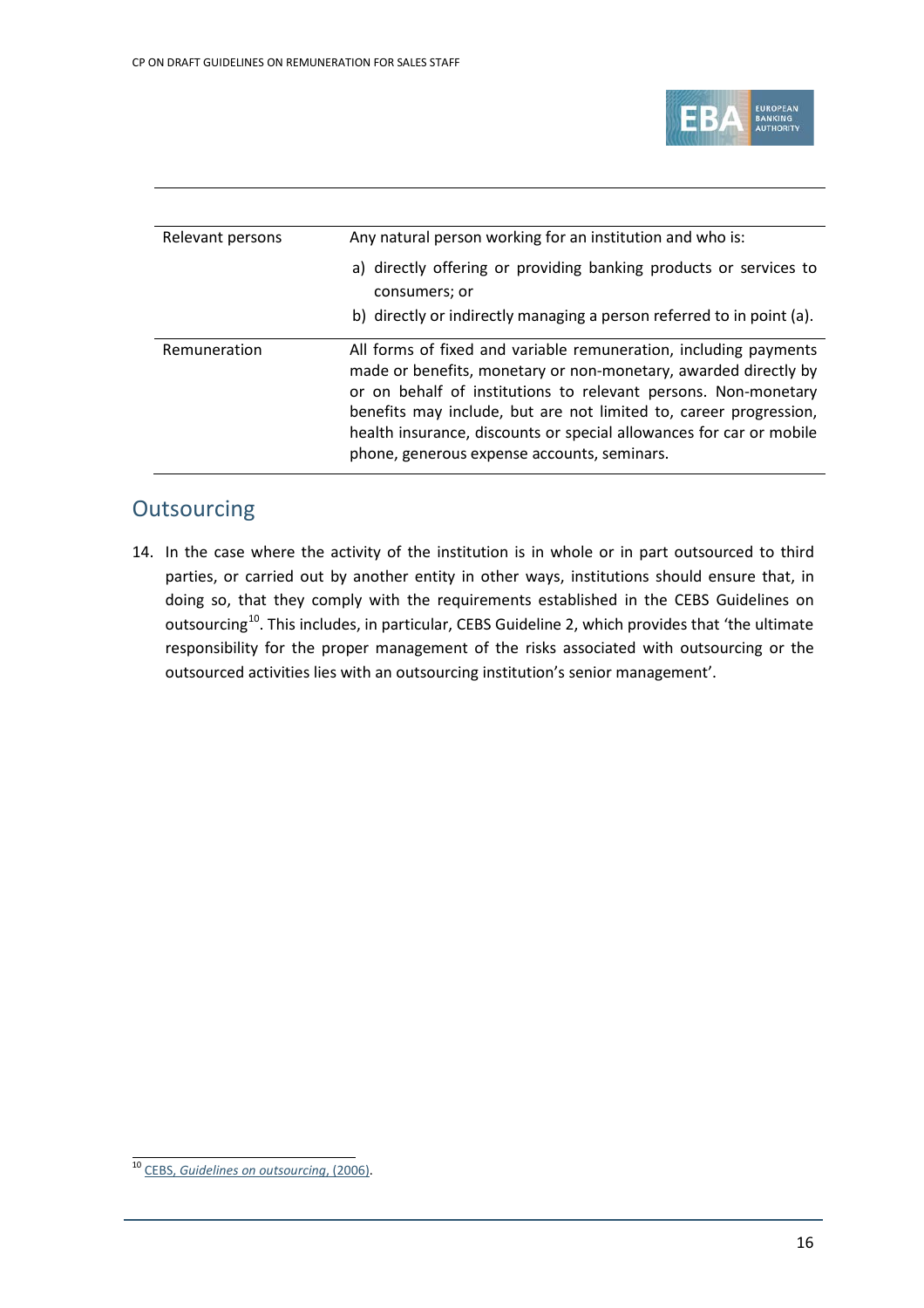

# 3. Implementation

### Date of application

15. These guidelines apply from 3 January 2017.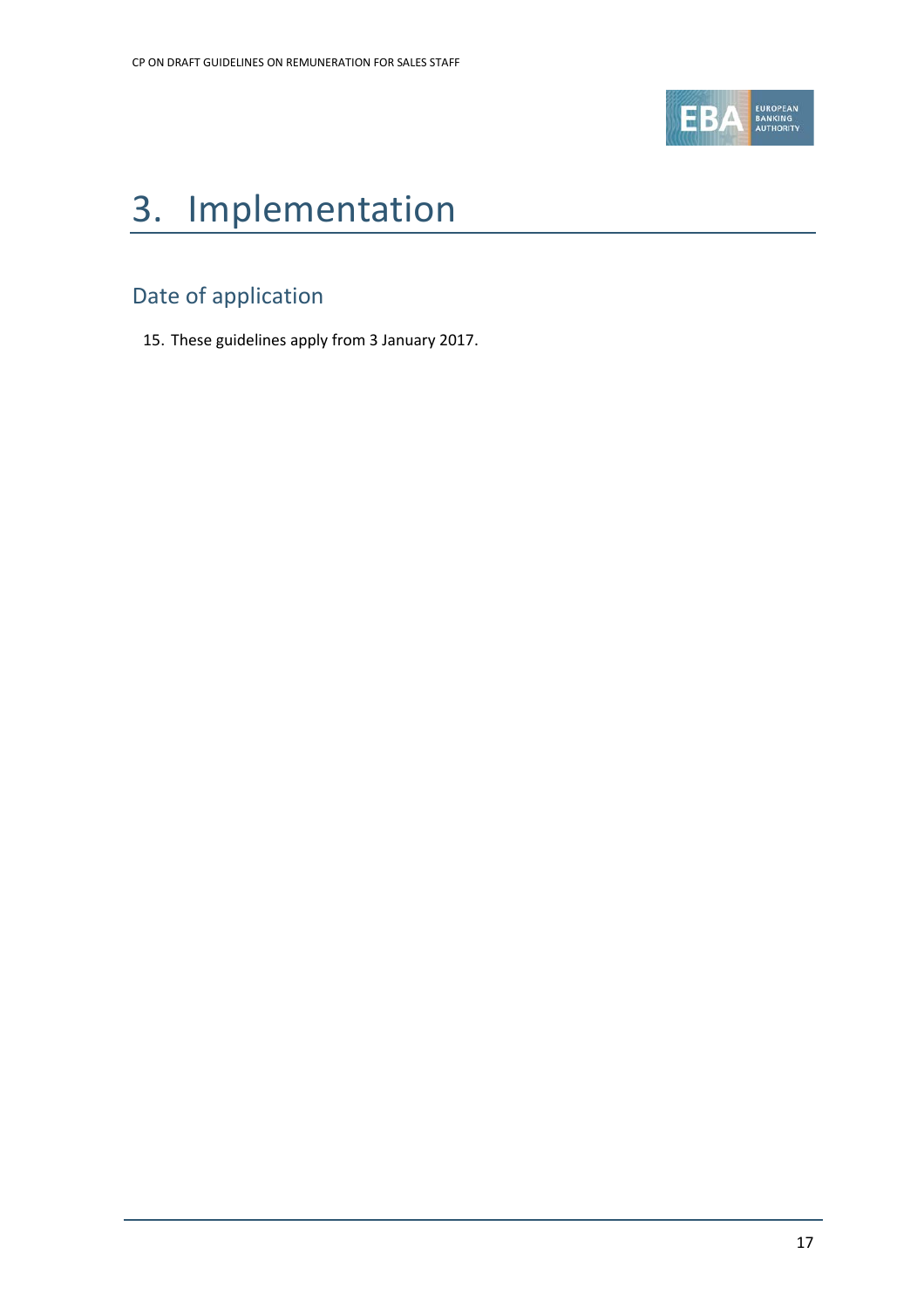

## 4. Guidelines on remuneration policies and practices

### 1. Design

- 1.1. The institution should design and implement remuneration policies and practices that take into account the rights and interests of consumers and prevent conflicts of interest from arising whereby relevant persons favour their own interests, or the institution's interests, to the detriment of consumers.
- 1.2. When designing the remuneration policies and practices, institutions should consider whether these policies and practices introduce any risks of detriment to consumers and should mitigate such risks from arising.
- 1.3. The human resources function of the institution should participate in and inform on the design of the remuneration policies and practices. In addition, where established, the risk and compliance functions should provide effective input for the design of the remuneration policies and practices.
- 1.4. For the purpose of evaluating the performance of a relevant person, the institution should define in the remuneration policy and practices the appropriate criteria to be used to assess performance, taking into account the rights and interests of consumers.
- 1.5. When designing the remuneration policies and practices, the institution should consider both, qualitative and quantitative criteria for determining the level of variable remuneration to ensure that the rights and interests of consumers are adequately considered.
- 1.6. The institution should not design remuneration policies and practices that:
	- a. solely link remuneration to a quantitative target for the offer or provision of products and services; or
	- b. promote, to the potential detriment of consumers, the offer or provision of a specific product or category of products over other products, such as the offer or provision of products which are more profitable for the institutions over others which are less profitable.
- 1.7. Where the remuneration policies and practices allow for variable remuneration, the institution should ensure that the ratio between the fixed and variable components of the remuneration is appropriately balanced and takes into account the rights and interests of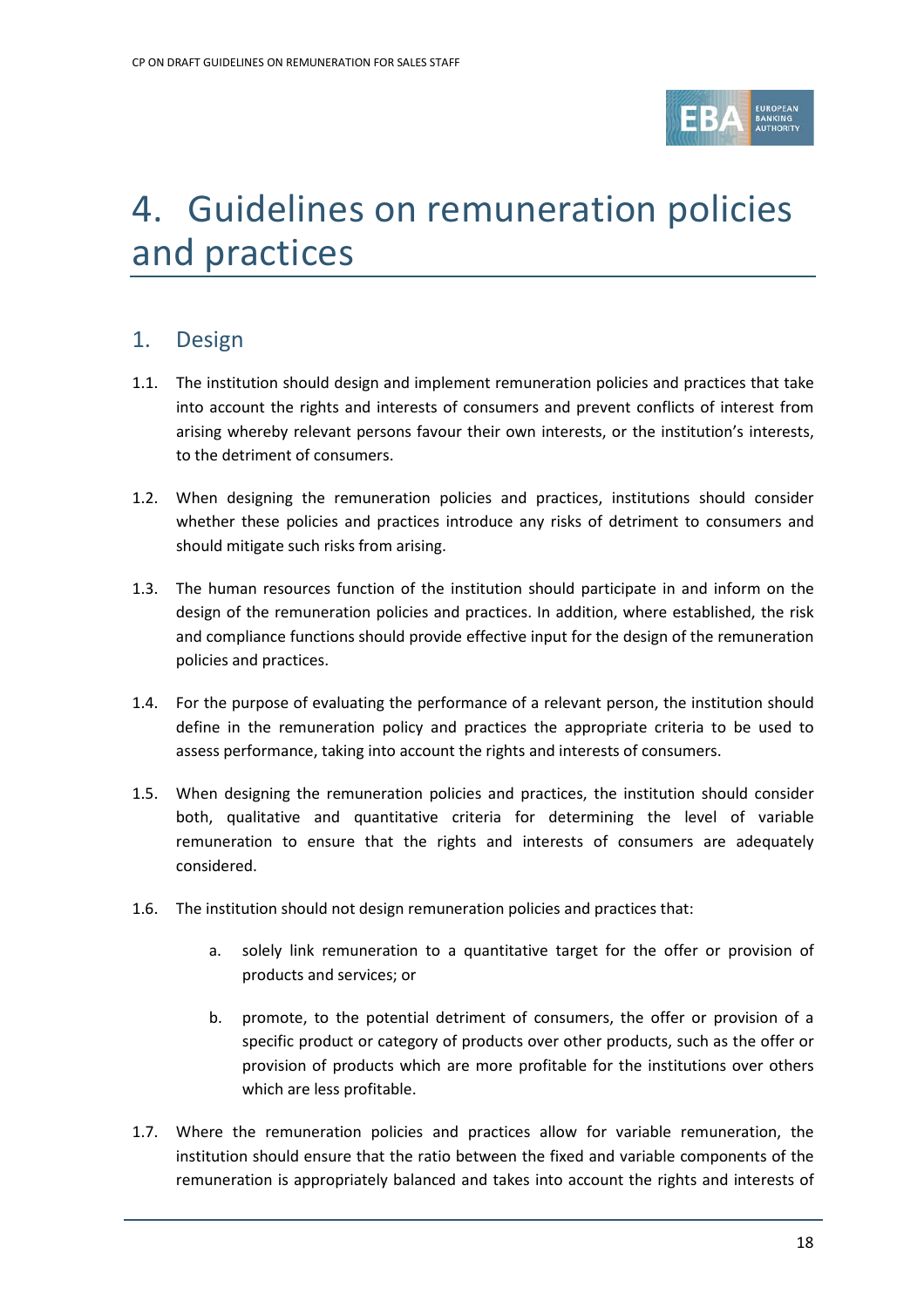

consumers. Furthermore, the remuneration policies and practices in place should allow the operation of a flexible policy on variable remuneration, including the possibility to pay no variable remuneration where appropriate.

- 1.8. When designing remuneration policies and practices, the institution should ensure that monetary and/or non-monetary forms of remuneration do not introduce incentives for relevant persons to favour their own interests, or the institution's interests, to the detriment of consumers.
- 1.9. The institution should avoid unnecessarily complex policies and practices and unclear combinations of different policies and practices.

### 2. Documentation, notification and accessibility

- 2.1. The institution should document remuneration policies and practices, keep them for audit purposes for at least five years from the last date that they applied, and make them available to the competent authorities upon request. This documentation should include, but is not limited to:
	- a) the objective of these policies and practices;
	- b) the staff within scope of these policies and practices.
- 2.2. The institution should record how remuneration policies and practices have been implemented in practice, in order to demonstrate compliance to Competent Authorities.
- 2.3. Before being allowed to offer banking products or services to consumers, relevant persons should be clearly informed in a simple and transparent manner of the remuneration policies and practices that are applicable to them.
- 2.4. The remuneration policies and practices should be easily accessible to all relevant persons of the institution.

### 3. Approval and monitoring

- 3.1. The management body retains ultimate responsibility for the institution's remuneration policies and practices.
- 3.2. The management body should seek a sound independent advice on the institution's remuneration policies and practices in relation to the fulfilment of these guidelines. Where established, the remuneration committee may provide this independent advice.
- 3.3. Where established, the compliance function should confirm that the remuneration policies and practices comply with these guidelines.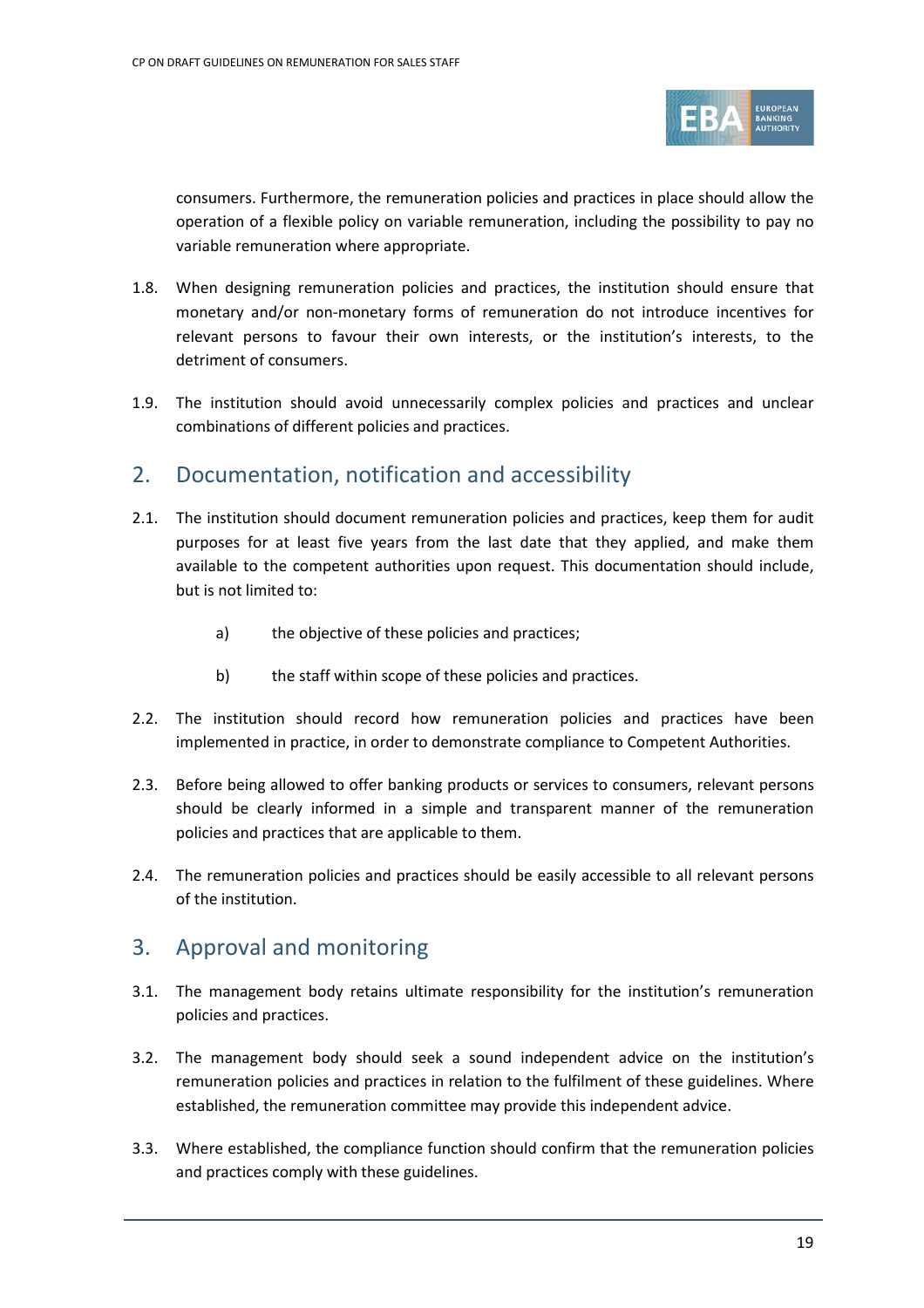

- 3.4. Changes to the remuneration policies and practices should only be made with the approval of the management body, or someone formally delegated from the management body.
- 3.5. The institution should review, at least annually, the remuneration policies and practices and confirm that they continue to be fit for purpose. Where established, the supervisory function should conduct this review.
- 3.6. The institution should establish effective controls to check that their remuneration policies and practices are being adhered to, and to identify and address incidents of noncompliance.
- 3.7. Where the institution identifies that a residual risk of consumers' detriment might arise as a result of the design of remuneration policies and practices as referred to in paragraph 1.2 of these guidelines, the institution should check at least annually, whether any of these residual risks are crystallising and causing detriment to consumers.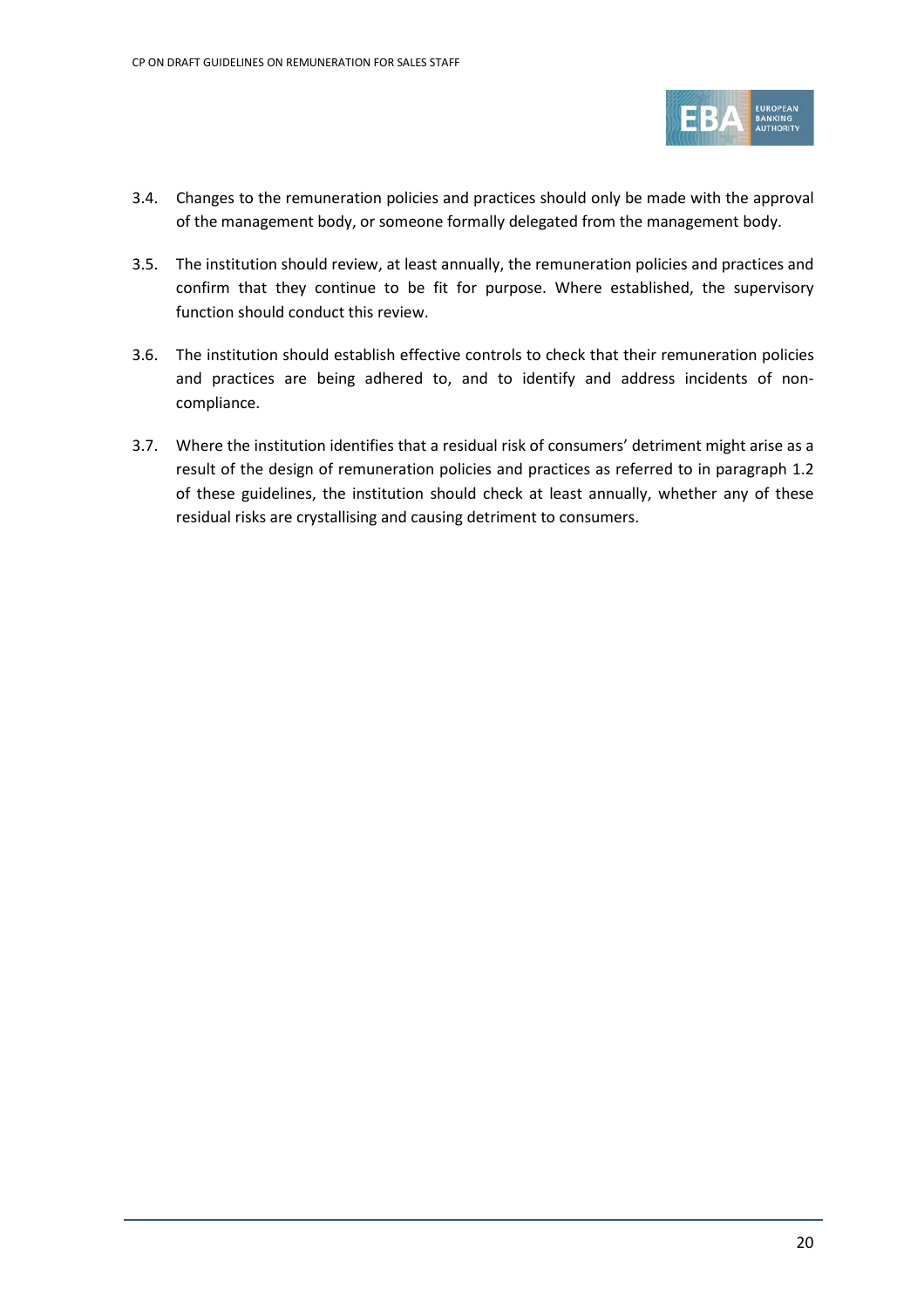

# <span id="page-20-0"></span>5. Consultation questions

- Question One: Do you agree with Guideline 1 on design?
- Question Two: Do you agree with Guideline 2 on documentation?
- Question Three: Do you agree with Guideline 3 on approval and monitoring?
- Question Four: Do you see a need for any additional requirements?
- Question Five: Do you have any other comments?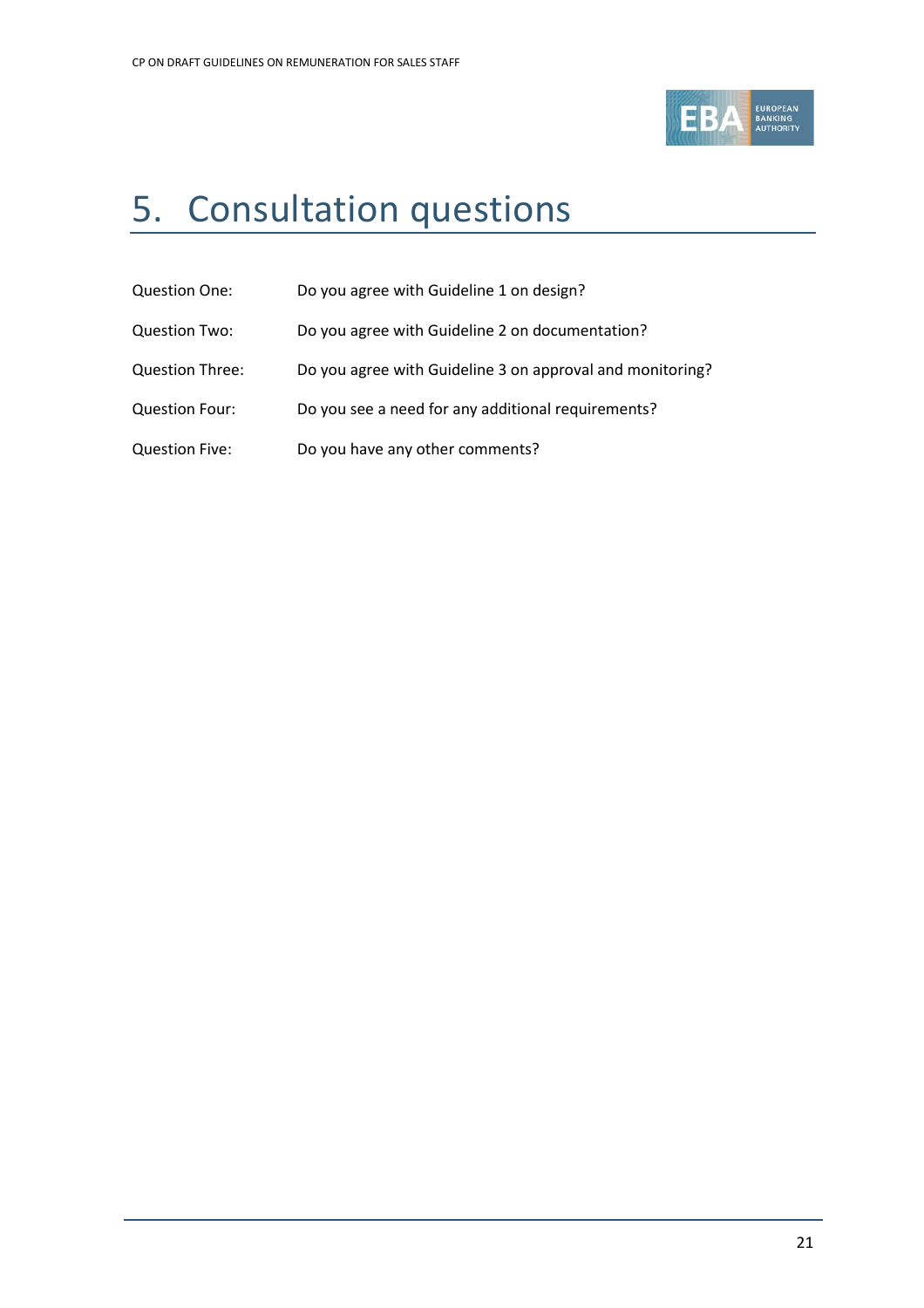

## <span id="page-21-0"></span>6. Accompanying documents

### 6.1. Draft cost-benefit analysis / impact assessment

#### A. Problem identification

- 1. The market for financial services such as retail banking products is prone to failures<sup>[11](#page-21-1)</sup> and the market outcome influenced by behavioural biases<sup>12</sup>. Recent research has shown that EU consumers perceive the market for banking services as the worst performing segment of the Internal Market<sup>[13](#page-21-3)</sup>. Poorly designed and overseen policies and practices for remuneration of sales staff can play an important role in reducing the misconduct and mis-selling of retail banking products $^{14}$  $^{14}$  $^{14}$  by financial institutions.
- 2. Conflicts of interest and misalignment of the incentives of sales staff with consumers' interest bear the potential to exacerbate principal-agent problems inherent in the market for financial services.<sup>[15](#page-21-5)</sup> In particular, variable remuneration elements entail a significant risk of the sales staff exploiting, rather than alleviating, information asymmetries prevalent in credit intermediation. [16](#page-21-6) The problem is aggravated by the observation that the majority of consumers are not provided information about the remuneration structure of the sales person.<sup>[17](#page-21-7)</sup> Mis-selling of retail banking products have recently led to significant consumer detriment.<sup>[18](#page-21-8)</sup> Beyond the consumer protection perspective, significant deterioration in consumer confidence in the market for financial services and losses incurred by credit institutions as a result of misconduct-related costs are of concern also from a prudential perspective. [19](#page-21-9)

<span id="page-21-1"></span><sup>11</sup> Europe Economics (2007): *An analysis of the issue of consumer detriment and the most appropriate methodologies to estimate it – Final report for DG SANCO*

<span id="page-21-2"></span> $12$  Chater et al: Consumer decision-making in retail investment services – A behavioural economics perspective (2010)

<span id="page-21-3"></span><sup>13</sup> European Commission (2013): *Monitoring consumer markets in the European Union* (

<span id="page-21-4"></span><sup>14</sup> European Commission (2009*): Staff working document on the follow up in retail financial services to the consumer markets scoreboard*

<span id="page-21-5"></span><sup>15</sup> Synovate (2011): *Consumer market study on advice with the area of retail investment services – Final report for DG Health and Consumer Protection*

<span id="page-21-6"></span><sup>16</sup> Europe Economics (2009): *Study on credit intermediaries in the Internal Market – Final report for DG Internal Market and Services (2009)*

<sup>17</sup> European Commission (2012), *Special Eurobarometer 373 – Retail Financial Services)*

<span id="page-21-8"></span><span id="page-21-7"></span><sup>18</sup> EBA (2015), *Consumer Trends Report (2015)*

<span id="page-21-9"></span><sup>19</sup> EBA (205): *Risk Assessment of the European Banking System (June 2015),*; Joint Committee of the ESAs (2015): *Report of Risks and Vulnerabilities in the EU Financial System (March 2015*); ESRB (2015), *Report on Misconduct Risk in the Banking Sector (2015)*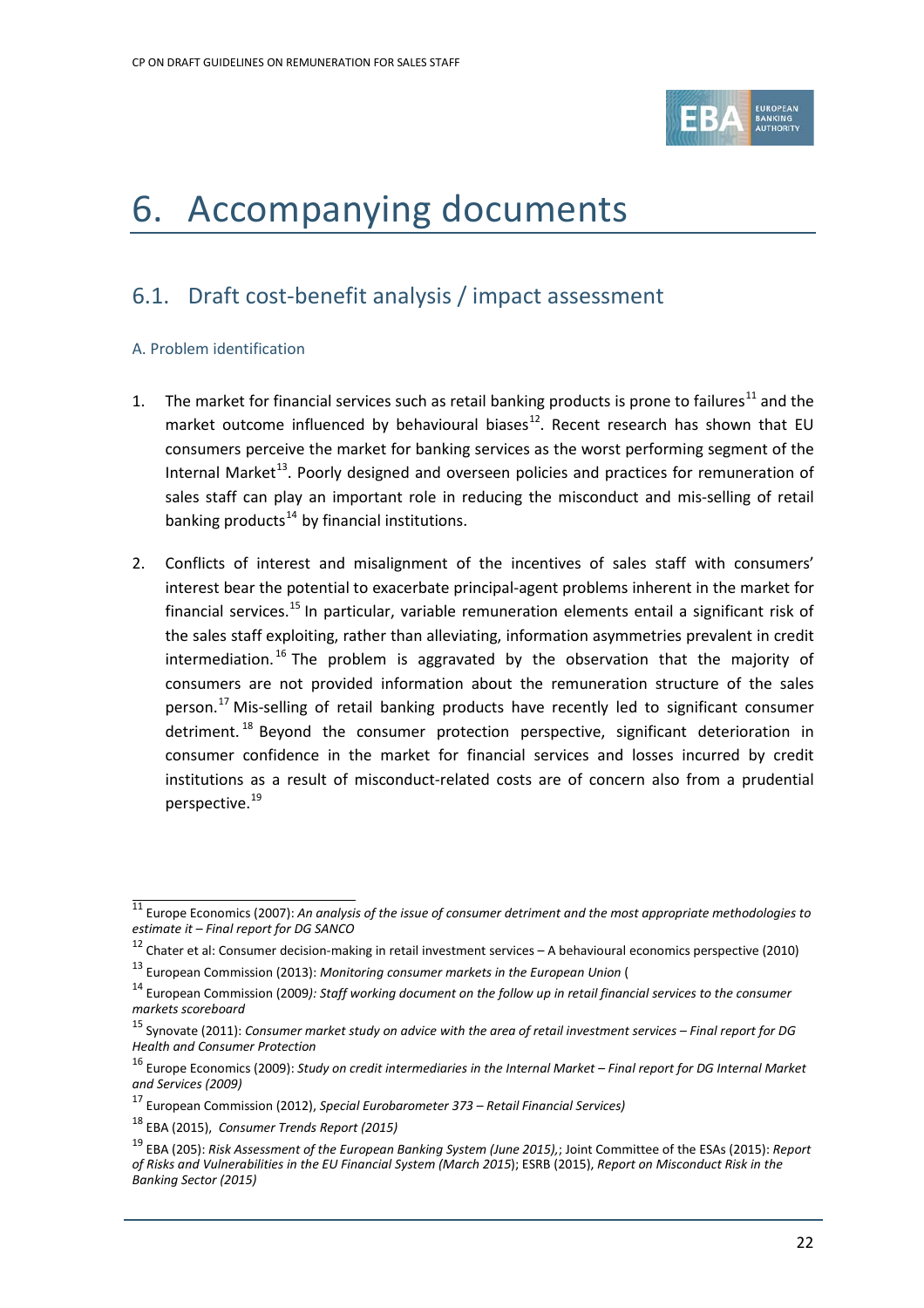

#### B. Policy objectives

- 3. In general terms, these GL aim at improving the protection of consumers and the functioning of the market for retail banking services in the  $EU^{20}$  $EU^{20}$  $EU^{20}$ . More specifically, the requirements contained are developed with a view to facilitating a closer alignment of the incentives of sales staff with the interest of consumers of retail banking services.
- 4. At the operational level, these GL should ensure that the design, documentation, approval and oversight of remuneration policies and practices for staff selling retail banking products improve links between incentives and the fair treatment of consumers, and reduce the level of risk and potential for mis-selling<sup>21</sup>.

#### C. Baseline scenario

5. Without regulatory intervention, the risk of consumers experiencing detriment and problems in the functioning of the market for retail banking services identified above would most likely persist. More precisely, incentives of sales staff could continue to be misaligned with consumers' interest and biased remuneration policies and practices be a cause for misselling of products $^{22}$  $^{22}$  $^{22}$ .

#### D. Options considered

 $\overline{a}$ 

- 6. In developing these GL, a number of technical options are considered regarding the:
	- Necessity of EBA regulatory intervention

Option 1.1: Abstaining from regulatory intervention;

Option 1.2: Developing and issuing Guidelines on remuneration policies and practices related to retail banking products.

Coverage of remuneration elements

Option 2.1: Focussing on monetary remuneration elements;

Option 2.2: Including non-monetary remuneration elements.

<span id="page-22-0"></span><sup>20</sup> EBA (2015), *EBA Work Programme*, EBA (2014), *Annual Report*;

<span id="page-22-1"></span> $21$  European Commission (2009), Recommendation on remuneration policies in the financial services sector;

<span id="page-22-2"></span><sup>&</sup>lt;sup>22</sup> European Commission (2014), Conference on emerging challenges in retail finance and consumer policies – final report;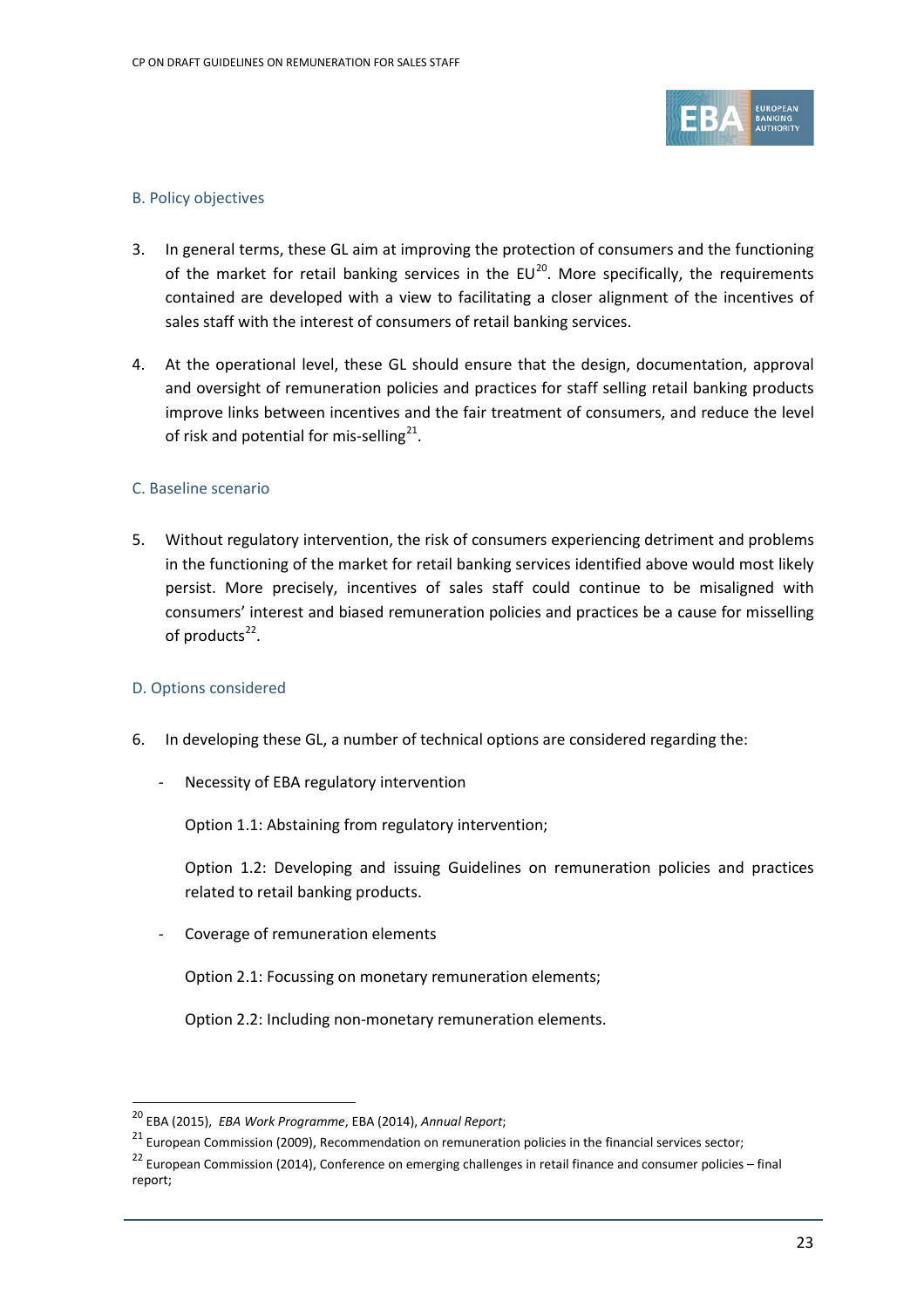

Proportionality in the context of these GL:

Option 3.1: requiring compliance in outcome, leaving freedom of means according to business model, scale and complexity

Option 3.2: prescribing specific means, but only requiring compliance of certain categories of more relevant institutions

#### E. Cost-Benefit Analysis and preferred options

- 7. Generally, the incremental costs and benefits of these GL one-off as well as on-going predominantly affect consumers of retail banking products, institutions and the sales staff providing those services and the wider market for retail banking products in the EU.
- 8. Regarding the necessity of EBA regulatory intervention, the European Commission's *Monitoring of Consumer Markets*<sup>[23](#page-23-0)</sup> (2013 edition) reveals that EU consumers perceive the market for banking services (constituted of loans, credit and credit cards, mortgages, investment products, private pensions and securities and bank accounts) as the poorest performing segment of the Internal Market. Investment products, private pensions and securities, and mortgages are the two poorest rated amongst the entire selection of services in the view of experienced consumers. EU consumers particularly express a very low level of trust and expectations in the banking services market, combined with an above-median percentage of problems and complaints. In addition to the adverse financial impact on purchasing experienced consumers, the low levels of trust and expectations could in the end dampen market activity in retail banking.
- 9. The Commission's *Eurobarometer* (Special 373) indicates that when purchasing a financial product, most consumers are not told whether the sales person receives a bonus or any other form of additional remuneration if they take a particular product. That lack of transparency towards consumers as regards staffs' sales incentives is particularly prevalent in the distribution of mortgages, current bank accounts, personal loans and credit cards.
- 10. According to recent ESRB estimates (ESRB 2015), a sample of 20 major globally active banks has incurred misconduct costs of around 200 bn EUR since 2009. Half of that amount (100 bn EUR) is estimated to be related to misselling (to retail or professional customers). Misconduct costs of EU banks are estimated to represent a quarter of the total amount (50 bn EUR).
- 11. Analysis conducted by EBA staff for a sample of 56 major EU banks resident in 21 jurisdictions based on public statements estimates litigation and misconduct costs amounting EUR 75 bn since 2009. EBA's assessment confirms remuneration policies and practices and misaligned incentives of sales staff to be a relevant driver of conduct risk in the banking sector.

<span id="page-23-0"></span> $\frac{23}{23}$  For the purpose of these GL, the term "banking services" is defined slightly different from the referred study.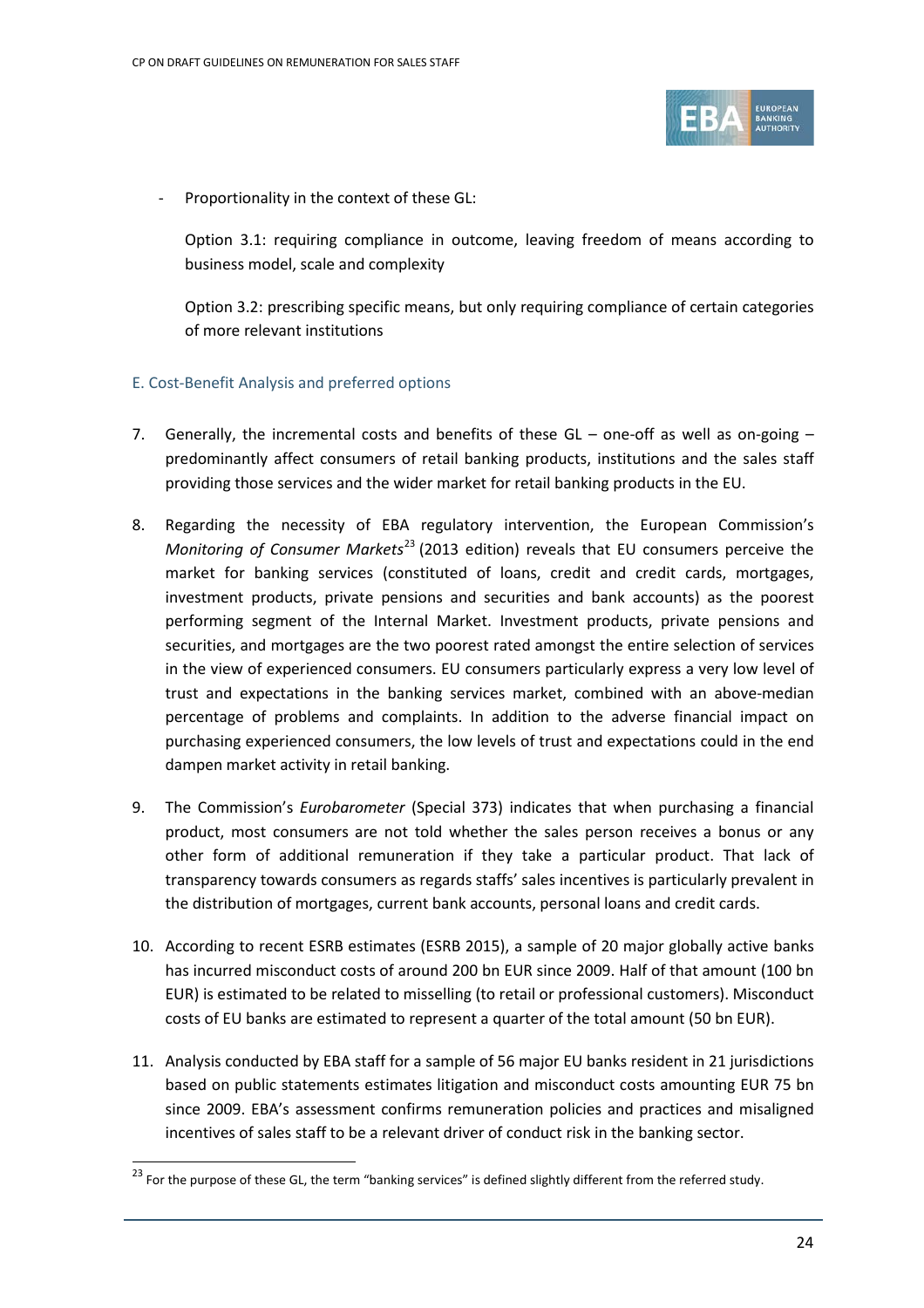

- 12. The UK Financial Conduct Authority (FCA) also reports that by end July 2015 (since January 2011) banks have paid out their customers 20.8 bn GBP (refunds and compensation) as a result of misselling of payment protection insurance (PPI). According to the same source, in the first half of 2015 almost 740 000 new complaints were opened in relation to banking and credit card products. Almost 280 000 of those complaints were related to the advising, selling and arranging of those products $^{24}$  $^{24}$  $^{24}$ .
- 13. Taking into account the large amounts of direct and indirect costs related to misselling for consumers as well as providers of retail banking products observed in the recent years, and the causal link with sales incentives and remuneration policies and practices, the development and issuance of guidelines on EBA own-initiative is expected to create net benefits for consumers and the market for retail banking services in the EU and is thus the preferred option (Option 1.2).
- 14. Regarding the coverage of remuneration elements, remuneration of staff selling retail banking products consists of monetary and non-monetary elements. According to a study conducted for the EU Commission's DG Internal Market, non-financial incentives tend to be more long-term oriented, strengthen the retention of staff and provide the supplier the possibility to use tax advantages.  $^{25}$  $^{25}$  $^{25}$  By nature, they are less transparent to consumers than financial incentives. Although it is difficult to precisely estimate the proportion of nonmonetary elements in staffs' total remuneration package, for staff selling financial products in the EU it is estimated to lie in a range between 1 and 2% of total remuneration. Based on this analysis, it is preferred that these GL cover monetary and non-monetary remuneration elements to restrict circumvention and facilitate effectively achieving the policy objectives stated above (Option 2.2). This approach is consistent with remuneration requirements for sales staff in other areas of financial services<sup>[26,](#page-24-2)27</sup>.
- 15. Regarding proportionality in the application of these GL, requiring compliance with these GL only from a specific category of institutions, for instance systemically important institutions (SII), would not be appropriate and insufficient to address the risks described above. The potential for misselling and consumers experiencing detriment in retail financial services is amongst others a function of the institutions' market share more than of their size or complexity. In addition, market shares in retail banking can change quite dynamically over time.

j

<span id="page-24-0"></span><sup>24</sup> FCA (2015), *Complaints data* (June 2015), FCA: Monthly PPI payouts (July 2015)

<span id="page-24-1"></span><sup>25</sup> Institut fuer Finanzdienstleistungen (2013)*: Study on remuneration structures of financial service intermediaries and conflicts of interest – Final report* ;

<span id="page-24-2"></span><sup>26</sup> Europe Economics (2010): S*tudy on costs and benefits of potential changes to distribution rules for insurance investment products and other non-MiFID packaged retail investment products – Final Report for DG Internal Market and Services*

<span id="page-24-3"></span><sup>&</sup>lt;sup>27</sup> EU Commission (2011) Impact assessment accompanying the proposal for a Directive and Regulation on the Markets in Financial Instruments;